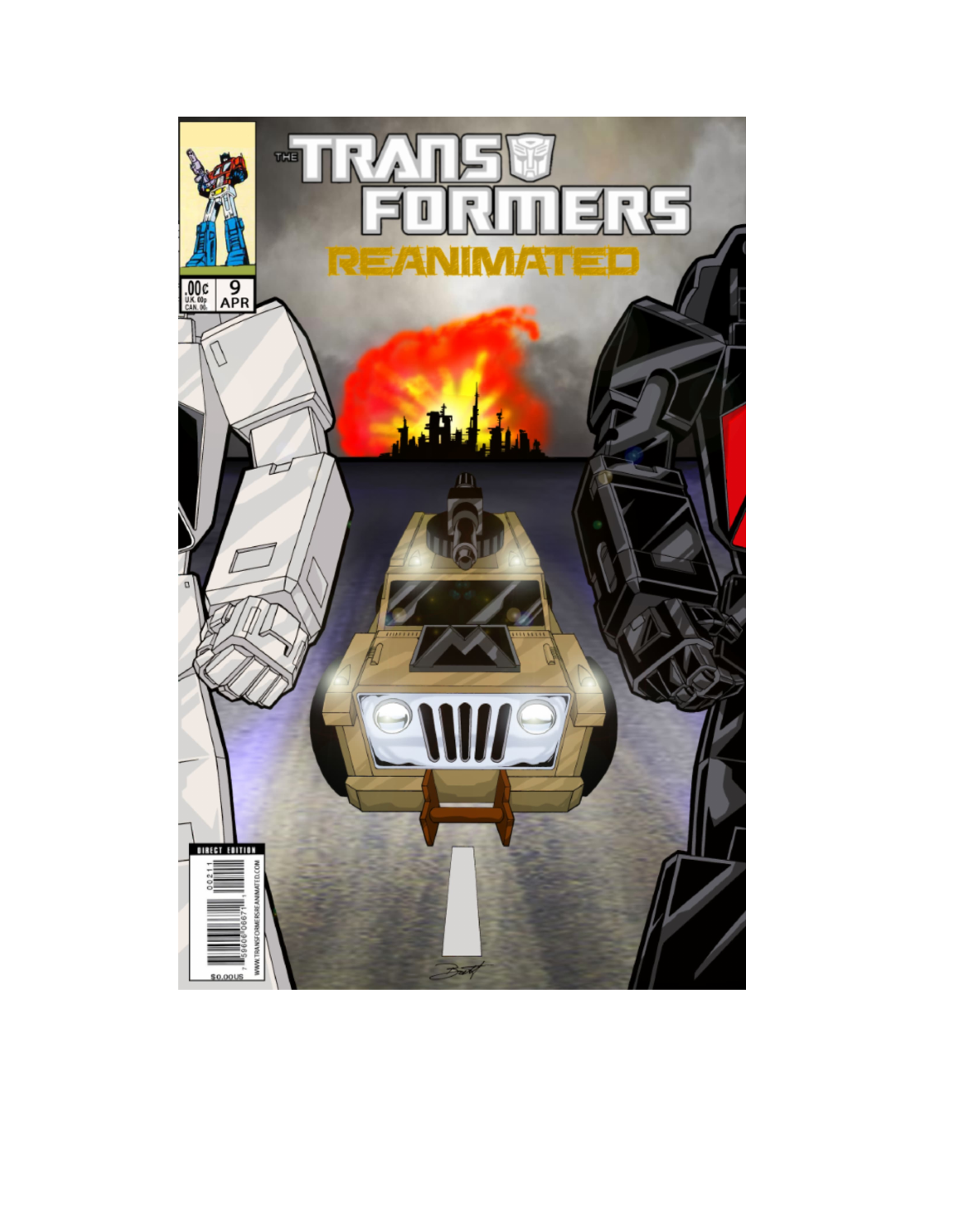# THE TRANSFORMERS: REANIMATED. "DOWN UNDER BLUNDERS."

Written by

Greig Tansley & Youseph "Yoshi" Tanha.

> Art and Colors by Damon Batt.

Based on the original cartoon series, The Transformers: ReAnimated, bridges the gap between the seminal second season and the 1986 Movie that defined the childhood of millions*.*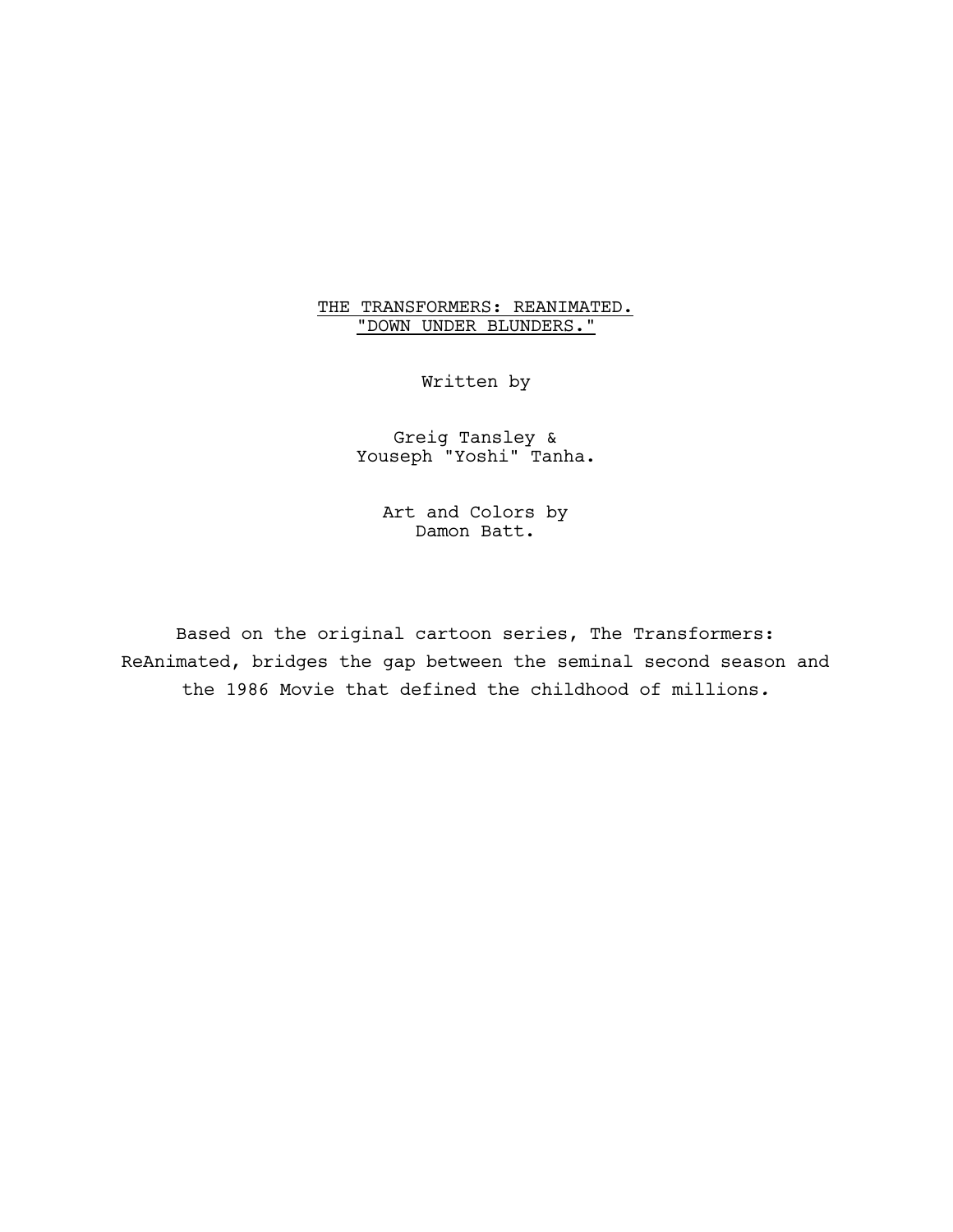**PAGE ONE:**

**PANEL 1:**

EXT. SPACE.

**CAPTION:** Four-and-a-half million years ago...

WITH A SPLASH PANEL, a BROKEN-DOWN SPACECRAFT flees through the cosmos, chased by its MUCH LARGER and IMPOSING pursuer as both ships DUCK-AND-WEAVE through an ASTEROID FIELD.

> PROWL (captioned) You were right, Magnus. We've found them!

**PANEL 2:**

INT. PROWL'S SHIP.

PROWL sits in the CAPTAIN'S CHAIR in the center of the ship's CONTROL ROOM. At the forward HELM CONSOLE, TOP SPIN pilots the ship, while TWIN TWIST mans a SCIENTIFIC CONSOLE on the left. All three Autobots look up at the ship's DIGITAL VIEWSCREEN, on which, the face of ULTRA MAGNUS can be seen.

> PROWL That tip from Nightbeat seems to have paid off. I've got the convicts right where I want them.

> ULTRA MAGNUS (through the viewscreen) Excellent work, Prowl. Those three have run wild for far too long. And stealing the prototype Advanced-Computer-Enhancer has crossed the line!

TOP SPIN (under his breath) I prefer to call it the ACE.

# **PANEL 3:**

As Top Spin and Twin Twist continue manning their stations, Prowl ends the conversation. The viewscreen WINKS OUT like and old BLACK-AND-WHITE TELEVISION, but not before hearing Ultra Magnus's final words.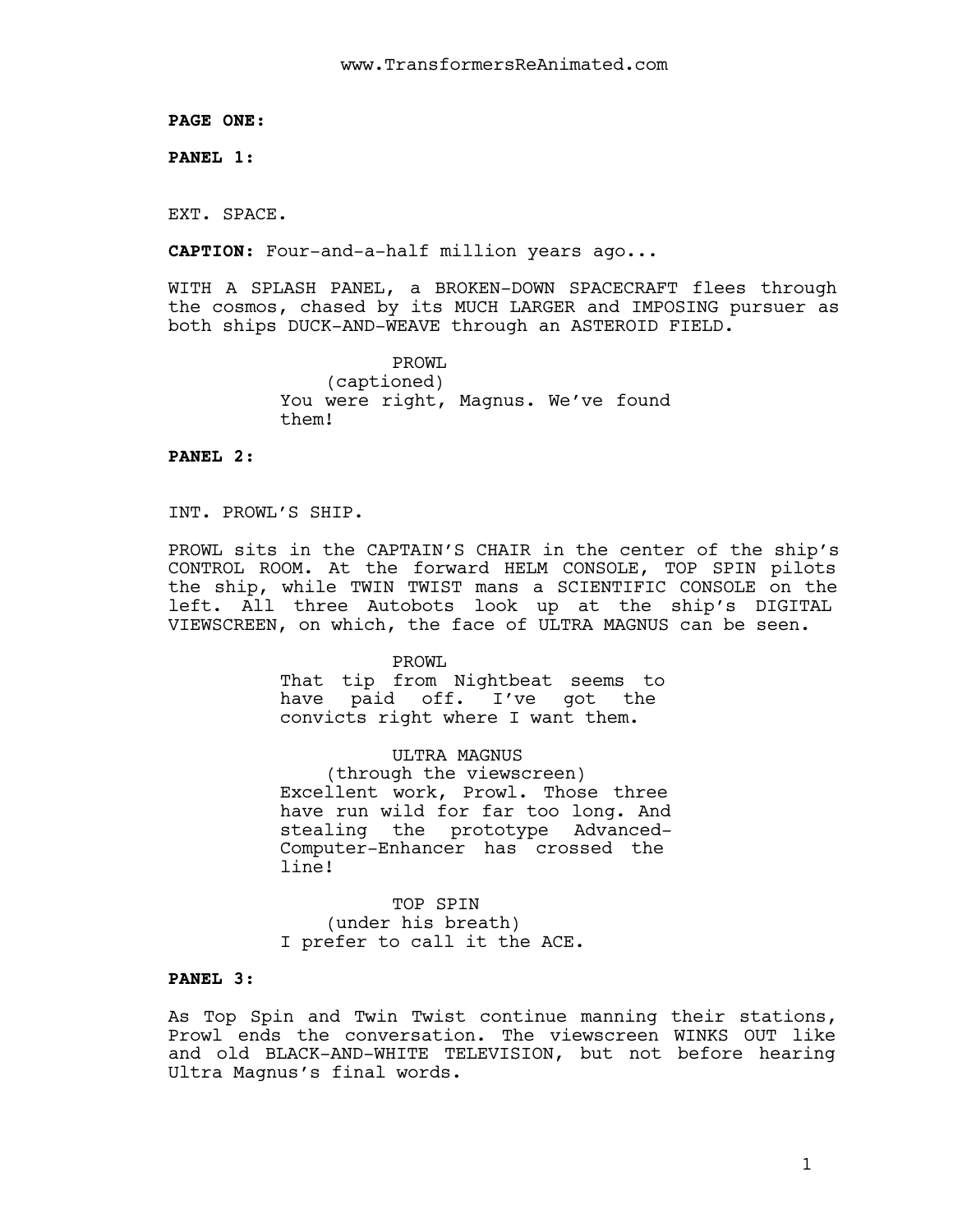PROWL

I agree, Magnus. We'll have all three convicts in custody within the hour.

ULTRA MAGNUS Excellent. That'll be one less unsolved mystery to deal with. Ultra Magnus, out.

### **PAGE TWO:**

# **PANEL 1:**

Twin Twist's COMPUTER CONSOLE bathes him in RED LIGHT as Prowl looks over his shoulder.

> TWIN TWIST Prowl, we've got a problem. Sensors are reading a massive spatial anomaly is about to open up directly ahead.

PROWL A spatial anomaly?

TWIN TWIST

Yep...

### **PANEL 2:**

EXT. SPACE.

Both ships are dwarfed by the appearance of a WORMHOLE. Its edges swirl like the MILKY WAY itself, while its center looks like BATH WATER DISAPPEARING DOWN A DRAIN.

> TWIN TWIST (captioned) ... a **WORMHOLE**!

**PANEL 3:**

INT. THE CONVICT SHIP.

THREE PANICKED TRANSFORMERS stand cramped in a tiny CONTROL ROOM that appears to be much smaller and far less comfortable than Prowl's.

RUNABOUT and his partner-in-crime, RUNAMUCK, stand gawking at their own VIEWSCREEN IMAGE of the wormhole.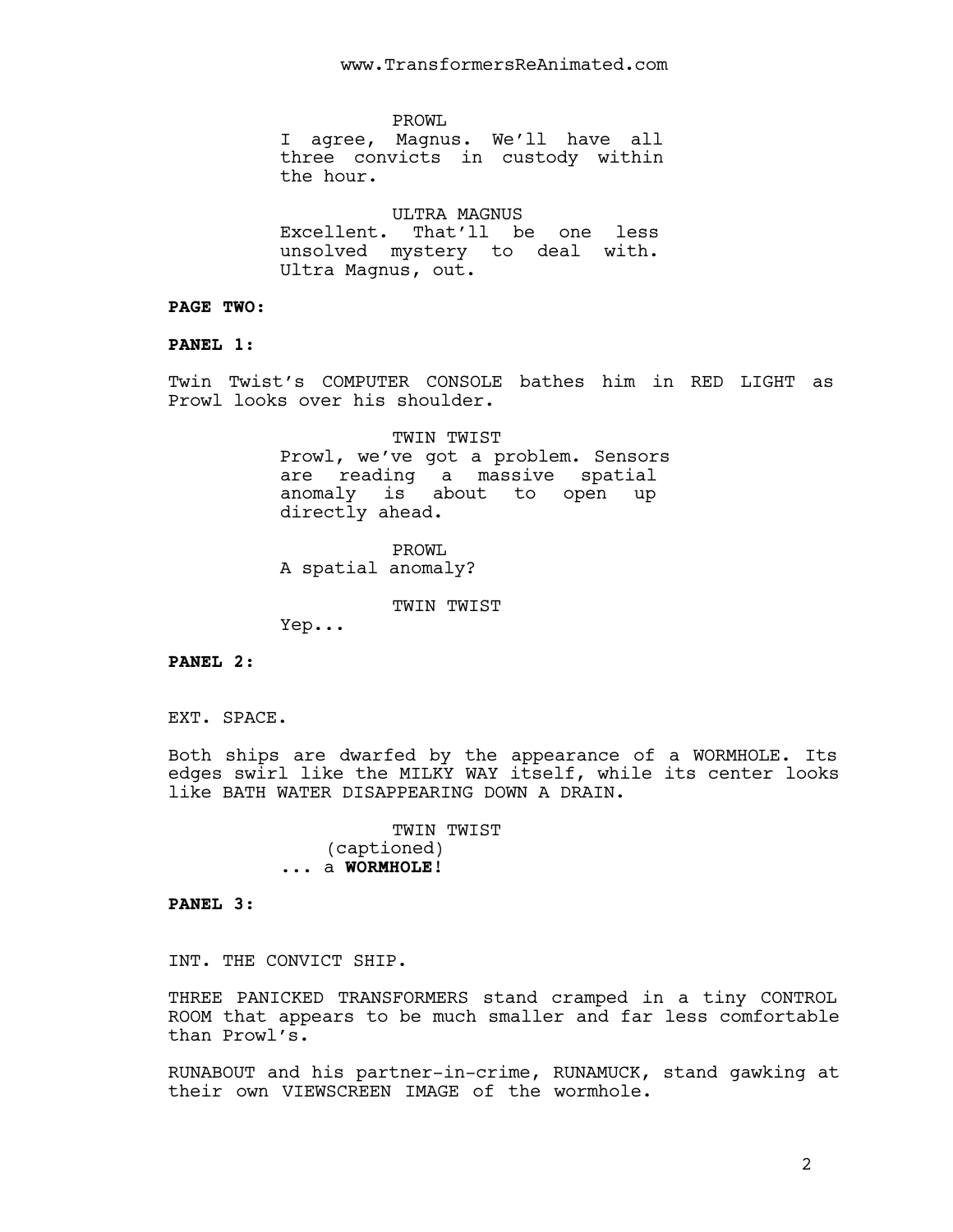The ship's pilot can barely be seen. Only his SHOULDER is visible in the corner of the panel.

> RUNAMUCK What the heck is that?!

RUNABOUT (to the off-panel pilot) Who cares? Just get us out of here, pipsqueak!

### **PANEL 4:**

The one we all know as OUTBACK sits in the pilot's seat, turning to face Runabout and Runamuck behind him. His color scheme at this point is a combination of several SILVERS and GREYS, while his finish is IMMACULATE.

Runabout holds a GLOWING METAL ORB in his right hand. It is the stolen ADVANCED-COMPUTER-ENHANCER, or ACE for short.

> OUTBACK I keep telling you, that's **not** my name!

> > RUNAMUCK

I don't care what your name is! Just get us out of here! Full speed!

#### OUTBACK

Full speed, are you crazy? Not only are we being chased by the greatest Autobot cop in the system, but that's a **wormhole** ! We fly too close and... **BOOM** ! Maybe we should just turn ourselves in?

#### RUNABOUT

Turn ourselves in? To Prowl? Yeah, right. We didn't steal the ACE prototype to give up now. This little gadget holds the key to advancing the learning capabilities of any Teletraan-model computer system. You know how much we can sell this for? Besides, you think the Autobots will just give up, now they know we've got their property?

RUNAMUCK Exactly. Full speed, **now**!

**PANEL 5:**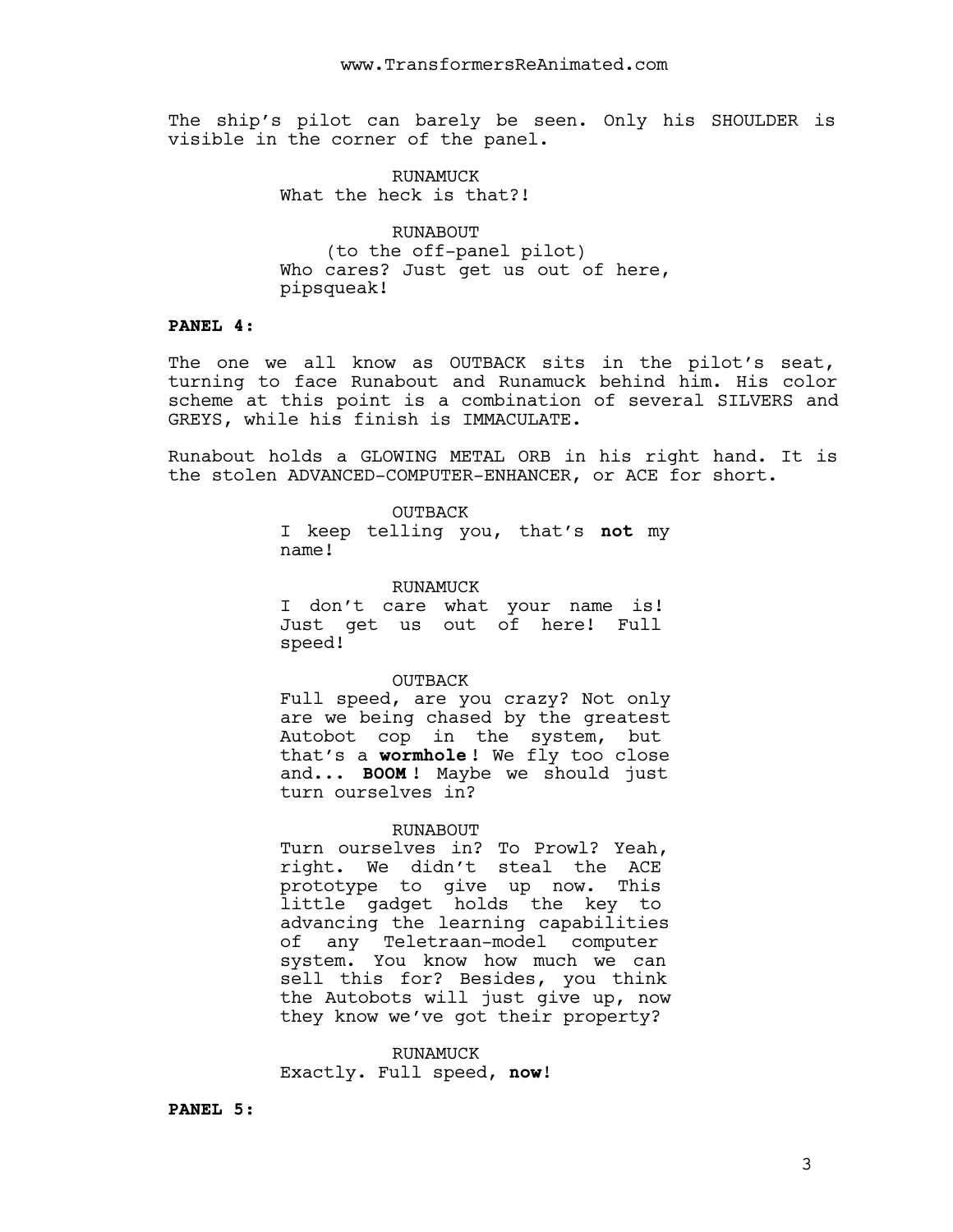Outback reluctantly agrees with the monochrome twins.

OUTBACK Okay, just hold onto something. This is going to be rough.

# **PANEL 6:**

EXT. SPACE.

The convict ship ZOOMS CLOSER to the wormhole as Prowl's ship cautiously lags behind.

> RUNAMUCK (captioned) Ha-ha! Eat it, Autobots!

### **PAGE THREE:**

**PANEL 1:**

INT. THE CONVICT SHIP.

Both Runamuck and Runabout look over Outback's shoulder. Runabout still holds the ACE in his hands.

OUTBACK

Uh-oh.

RUNAMUCK Uh-oh? What uh-oh?

OUTBACK I told you the wormhole was too unstable! At this speed and this course heading, we can't stop!

# **PANEL 2:**

The convict ship is pulled towards the wormhole's GAPING MAW.

OUTBACK (CONT'D) (captioned) We're being sucked into it!

**PANEL 3:**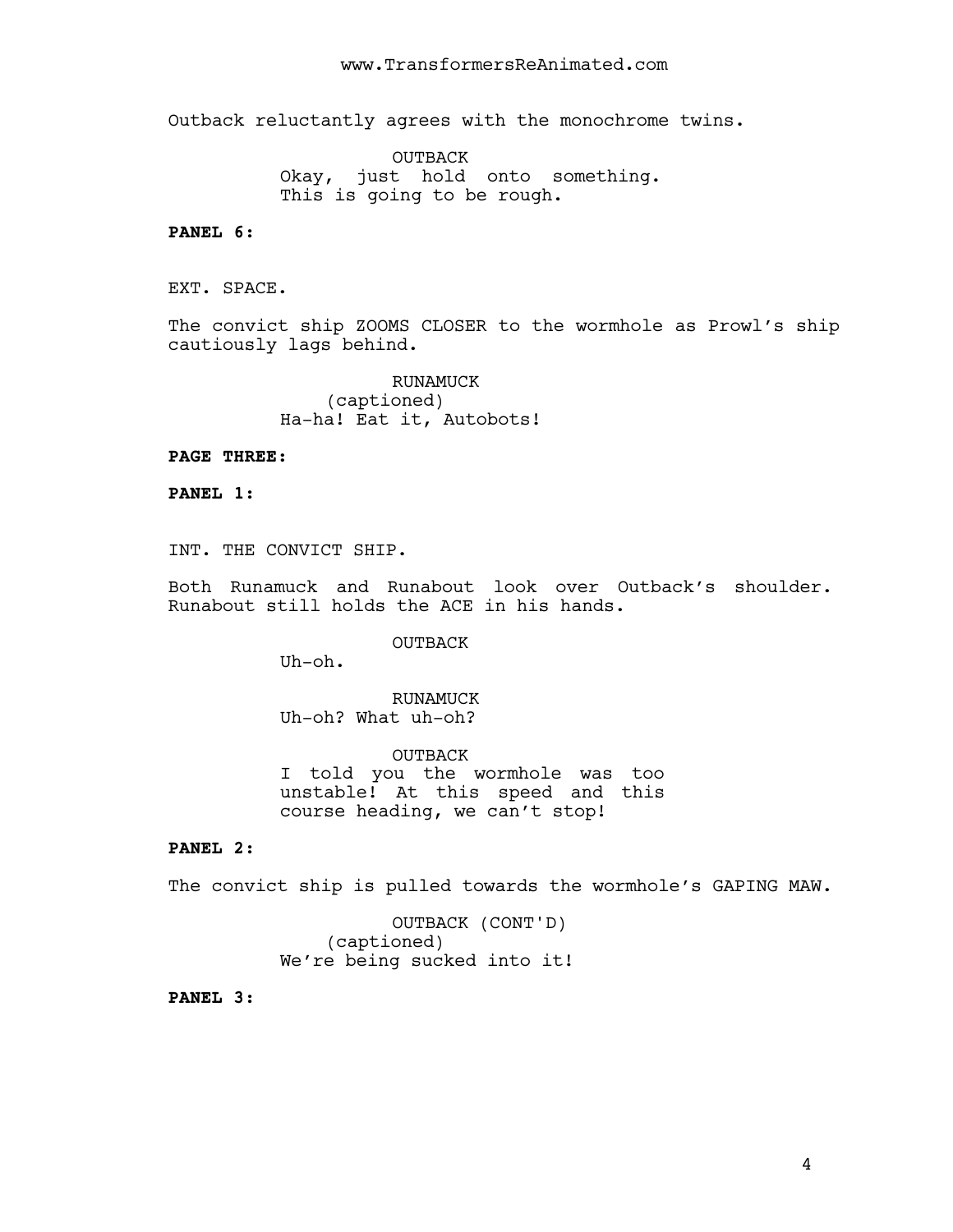INT. PROWL'S SHIP.

Prowl looks at his viewscreen as the convict ship DISAPPEARS into the wormhole. Top Spin turns to face him, as does Twin Twist.

> TOP SPIN Prowl, they're being pulled in! Should we follow them?

PROWL No, it's too dangerous. We can't risk it.

TWIN TWIST But, we'll lose the ACE!

#### **PANEL 4:**

CLOSE ON Prowl and his ANNOYED EXPRESSION.

PROWL I know. Lousy convicts.

**PAGE FOUR:**

**PANEL 1:**

EXT. SPACE - LIGHT YEARS AWAY.

The SEVERELY-DAMAGED convict ship appears with a FLASH. In the lower corner of the panel, sits a PREHISTORIC PLANET EARTH, with the CONTINENT OF AUSTRALIA clearly visible.

**PANEL 2:**

INT. THE CONVICT SHIP.

FLAMES LIGHT UP the control room. SPARKS FLY from several consoles. Runabout holds his panicked hands up to his head, while Runabout frighteningly-hugs the ACE as though he were protecting a child. Meanwhile, Outback is desperately trying to pilot the dilapidated craft.

> RUNAMUCK Whatta-we-do?! Whatta-we-do?!

RUNABOUT C'mon, pipsqueak! Get us out of here!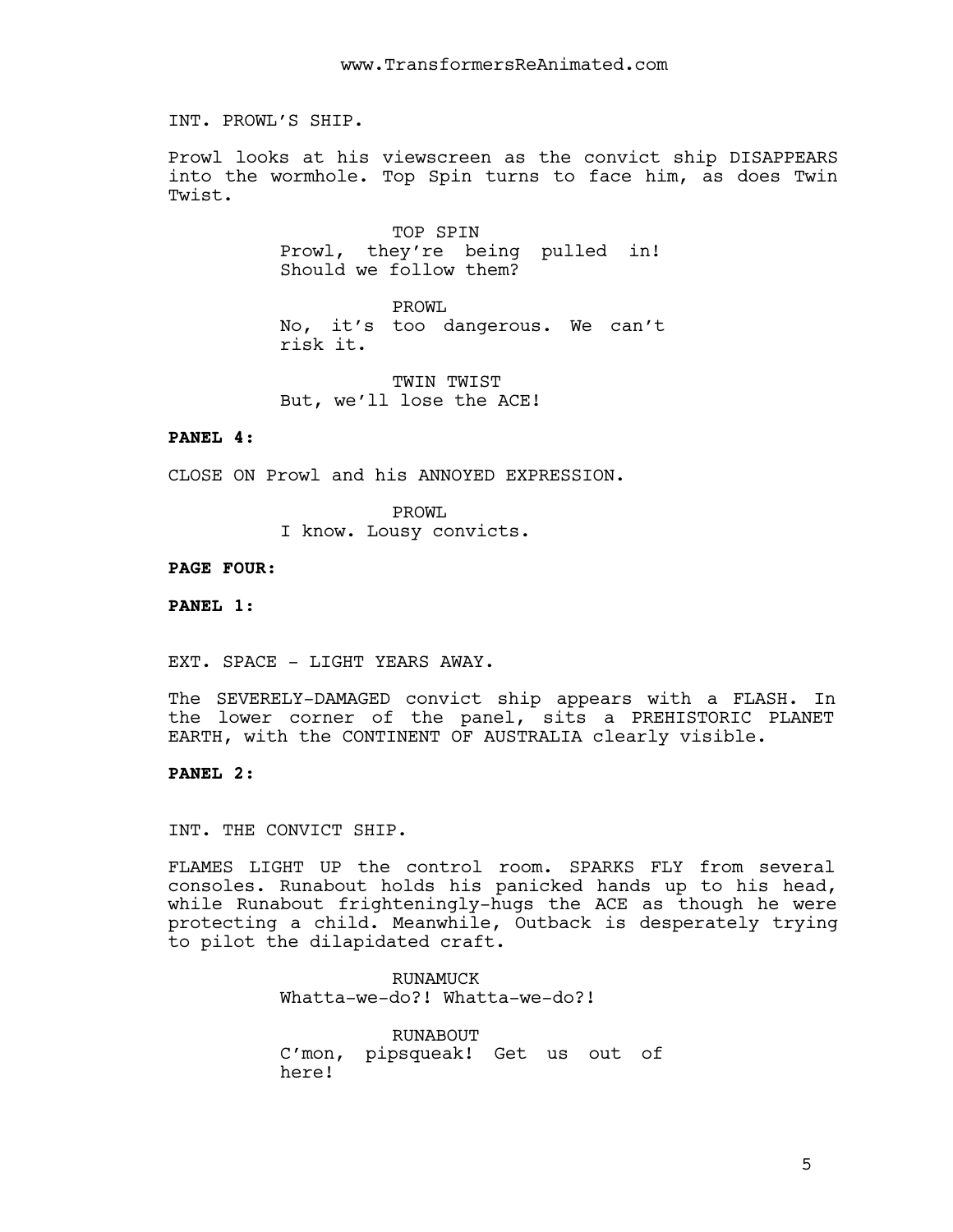OUTBACK I told you, that's **not** my name! I **also** told you we shouldn't have flown too close to that wormhole!

# **PANEL 3:**

CLOSE ON Outback.

OUTBACK (CONT'D) But I think I can still save us. All we need to do is carefully...

# **PANEL 4:**

With his left hand, Runamuck SHOVES Runabout aside to reach over Outback and SLAM his right hand on the HELM CONTROLS. As such, Runabout begins to AWKWARDLY JUGGLE the ACE.

> RUNAMUCK Carefully, nothin'! Get us outta here! **Now!**

> > RUNABOUT

Whoa!

OUTBACK Hey! Stop it!

# **PANEL 5:**

FROM BEHIND the convicts, we can see through their viewscreen to witness the ship is now rapidly-careening towards the Earth and more specifically, Australia.

Outback argues with Runamuck, while Runabout continues to juggle the bobbling ACE, which has begun to GLOW a PRECARIOUS YELLOW COLOR.

> OUTBACK (CONT'D) What have you done? I told you we needed to be careful! Thanks to your cave-bot touch, the ship has gone into overdrive!

> > RUNAMUCK

Meaning?

OUTBACK We're gonna crash!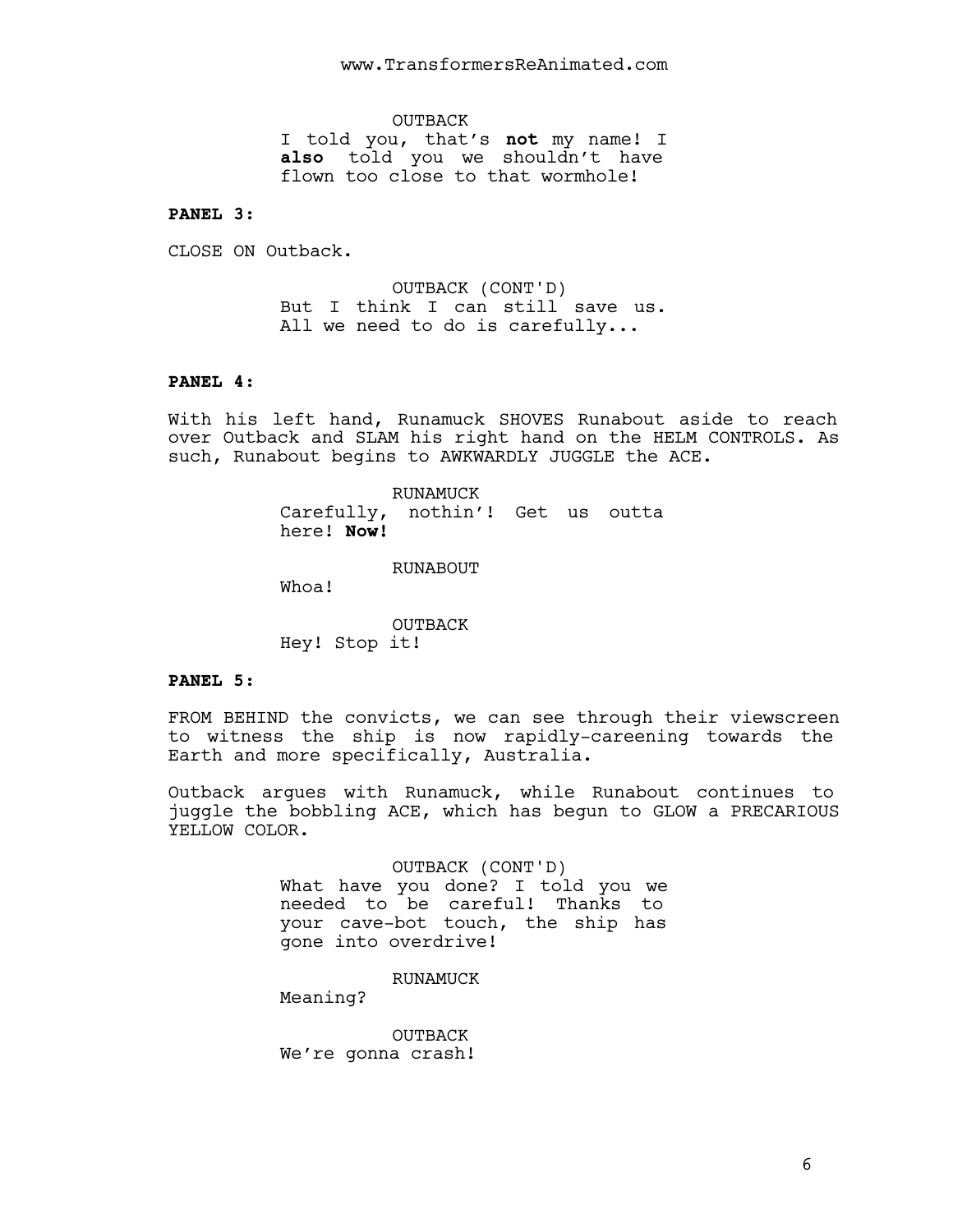RUNABOUT (bumbling with the nowglowing ACE) Uh... guys? This thing is starting to get weird.

# **PANEL 6:**

Runamuck ANGRILY DRAGS the much-smaller Outback from the helm station, tossing him into Runabout (and the ACE).

> RUNAMUCK Outta the way, runt, I'll handle this!

OUTBACK Hey, watch it!

RUNABOUT No, lookout!

### **PANEL 7:**

The WHITE-HOT ACE sails out of Runabout's hands and BURNS ITSELF INTO OUTBACK'S CHEST.

OUTBACK

Aaaaaagh!

#### **PAGE FIVE:**

**PANEL 1:**

Even more VIOLENT SPARKS and ERRATIC FLAMES now litter the control room. As the ACE continues to melt into Outback's chest, Runabout confronts Runamuck, arrogantly trying to pilot the ship on his own.

> RUNABOUT What're you doing? Can you save us, or not?

> RUNAMUCK Sure. It's a piece of cyber-cake. All I gotta do is force the engines into a full-throttle...

OUTBACK Full throttle? No, stop!

**PANEL 2:**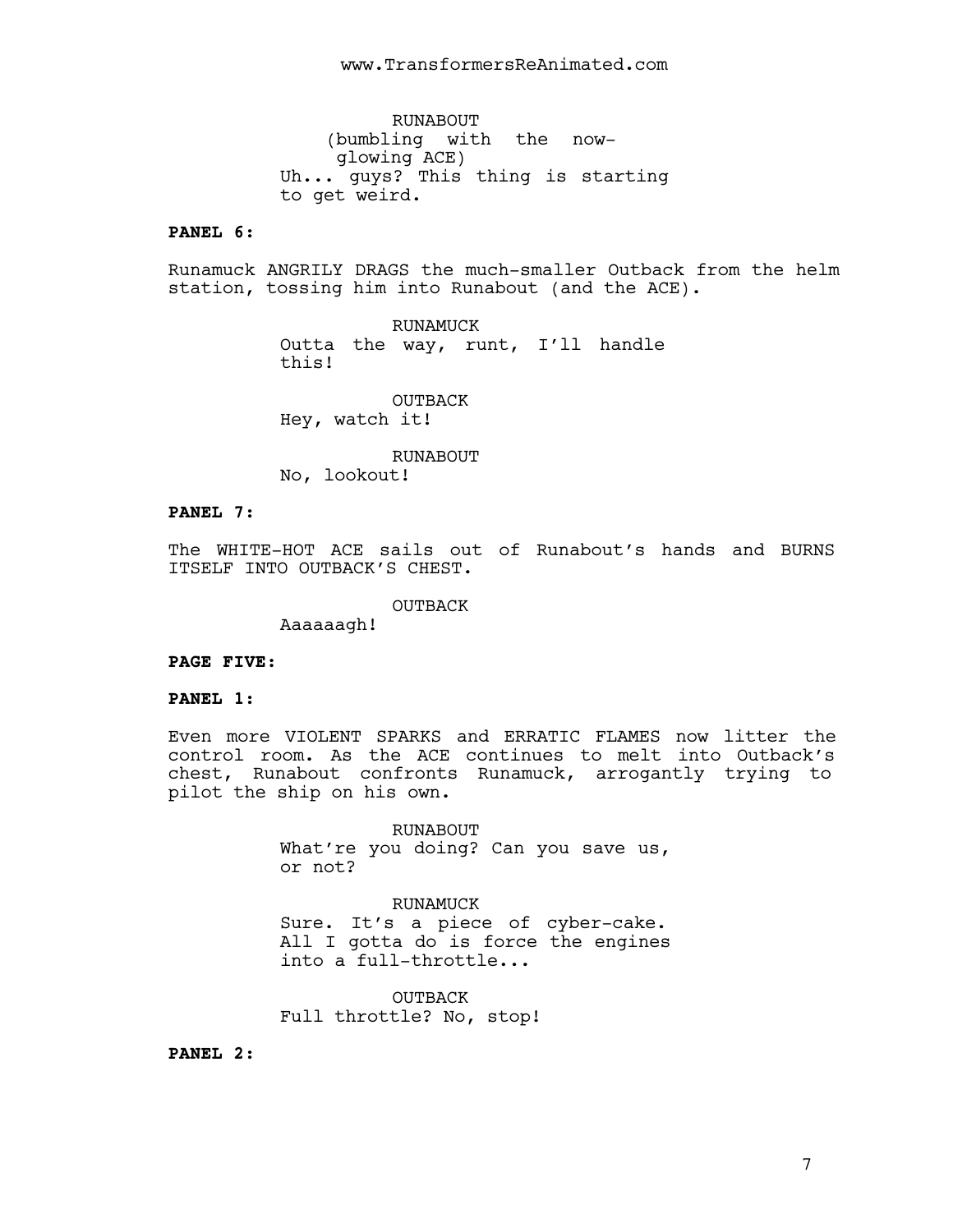CLOSE ON Outback. The ACE has now buried itself deep into his chest, causing SPIDERWEB-LIKE SCORCH MARKS to streak across his once-pristine finish and slowly changing it to his more familiar G1 KHAKI color scheme.

> OUTBACK (CONT'D) Not full throttle! That'll overload the engines! Back out, Runamuck! Back out!

**PANEL 3:**

EXT. EARTH'S UPPER ATMOSPHERE - DAY.

Like a FLAMING METEORITE, the convict ship HURTLES TOWARDS the AUSTRALIAN CONTINENT.

> OUTBACK (captioned) I **said**, back out! Back out!

### **PANEL 4:**

EXT. PREHISTORIC AUSTRALIA - DAY.

The convict ship CRASHES into the dirt like an OLYMPIC JAVELIN plunging into the ground. Certainly the kind of crash you wouldn't walk away from.

> OUTBACK (captioned) Back...

#### **PANEL 5:**

The ship has now buried itself deep into the BLOOD-RED SOIL of a MOUNTAINOUS MOUND of earth. SMOKE RISES from the REAR THRUSTERS, reminiscent of a FAMOUS AUTOBOT ARK.

# **PANEL 6:**

The crash triggers a LANDSLIDE, which COMPLETELY BURIES the convict ship.

**PANEL 7:**

EXT. MOUNT ISA, MODERN DAY - AFTERNOON.

**CAPTION:** Outside Mt. Isa, Australia, four-and-a-half million years later...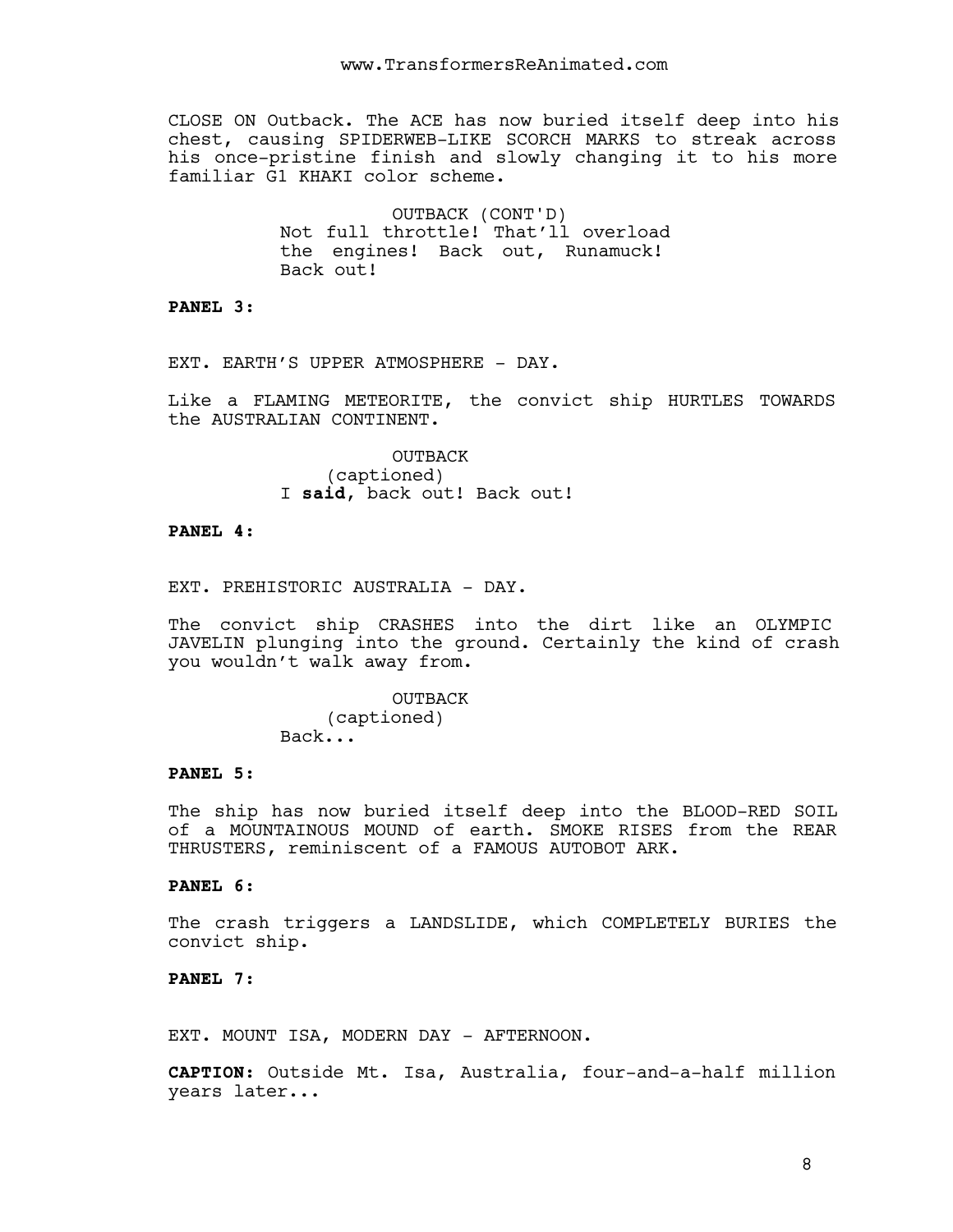The convict ship's former crash-site has now become a modernday ZINC MINE, complete with TALL SMOKE STACKS, MAN-MADE DIRT TRACKS and WORKER CARAVANS. The small town of MOUNT ISA can be seen on the horizon.

# **PAGE SIX:**

#### **PANEL 1:**

TWO EIGHT-YEAR-OLD BOYS run by a BARRICADED SIDE-ENTRANCE to the mine. TREVOR is BLONDE-HAIRED and BLUE-EYED, while CAMERON is of ABORIGINAL HERITAGE. Cameron also holds a WALKIE-TALKIE in his hand.

**NOTE:** Cameron is dressed in shorts and a tank-top, while Trevor wears a T-shirt, shorts and a backwards cap. Both boys also wear 'FLIP-FLOPS' on their feet, known by Australians as 'THONGS'.

> CAMERON (into his walkie-talkie) Come in, Moon Command! This is Captain Cameron. Come in, Moon Command!

> > **TREVOR**

Heh.

### **PANEL 2:**

Trevor and Cameron stare at the walkie-talkie as a VOICE REPLIES. We'll soon find out it belongs to their friend, FAYE.

> FAYE (through the walkietalkie) Readin' ya loud-and-clear, Captain! Proceed with your mission!

**TREVOR** Wait. Where **is** she?

CAMERON We need your location, uh... Moon Command. Where are ya?

# **PANEL 3:**

Faye, another eight-year-old, this time, a girl with RED-PIGTAILS and FRECKLES, stands BEHIND the barricades that block the mine entrance. She smiles at her two friends as both Cameron and Trevor TURN BACK to face her with SURPRISE.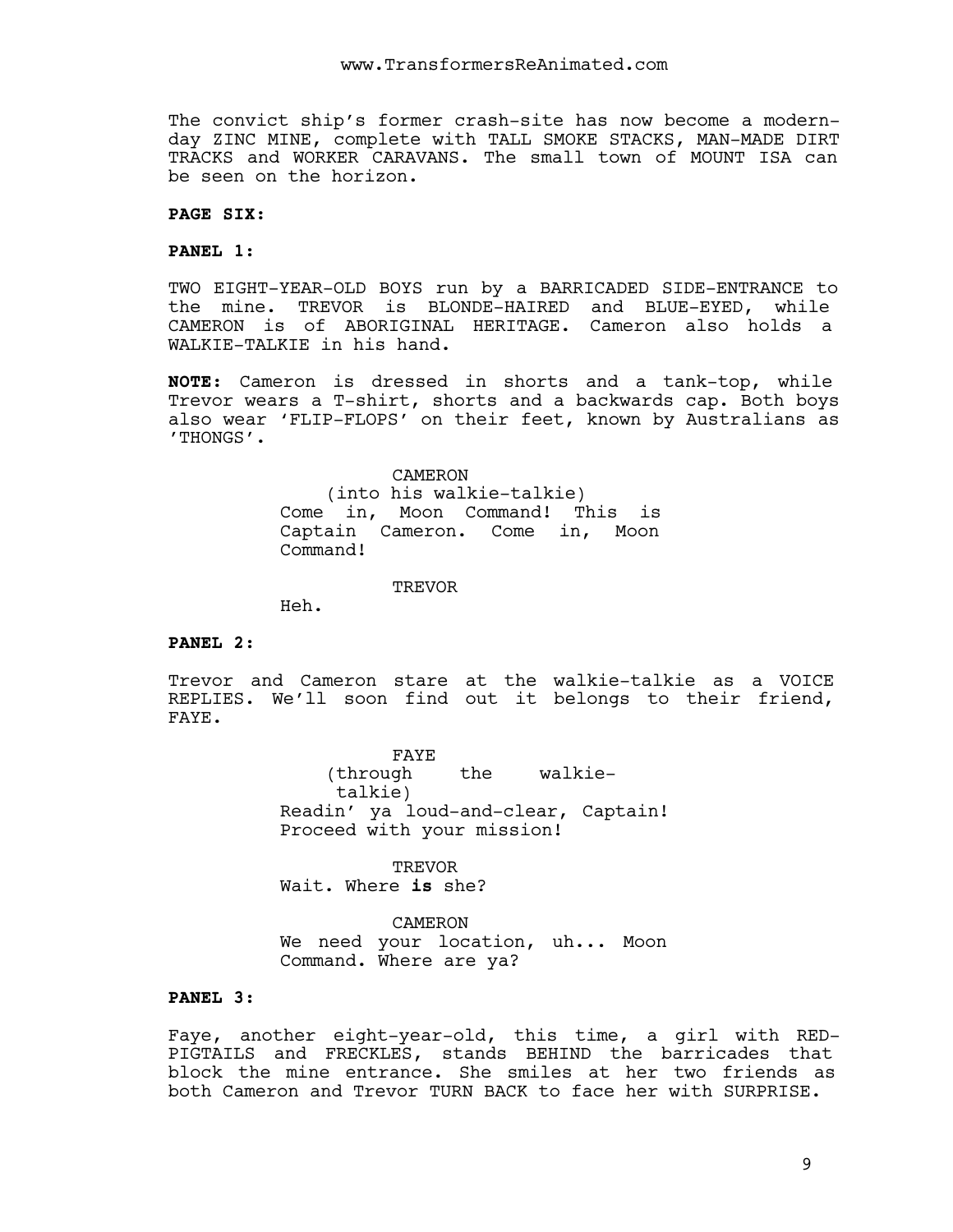**NOTE:** Faye is slightly better dressed than her friends. She wears what might be considered 'tomboy' overalls over her Tshirt, with dusty sneakers on her feet.

> FAYE Behind you! Ha-Ha-Ha-Ha!

> > **TREVOR**

Whoa!

CAMERON

Hey!

# **PANEL 4:**

Cameron angrily confronts Faye, while Trevor seems worried.

CAMERON (CONT'D) Hey, you know the rules, Faye! My dad says we can't be playin' or hidin' up around here!

**TREVOR** Yeah, Cameron's right, hey. **My** dad says the same thing.

### **PANEL 5:**

INT. INSIDE THE MINE ENTRANCE.

FROM INSIDE THE DARK TUNNEL, Faye scuttles further into the mine, leaving both Cameron and Trevor to peer in with trepidation.

> FAYE What? No way! Don't be a pair of scaredey-cats! Besides, I **found** somethin' cool! C'mon!

### **PANEL 6:**

Both Cameron and Trevor chase after Faye as she DISAPPEARS further down the dark tunnel.

> CAMERON Faye, wait! I'm serious!

TREVOR Where're you goin'? You're gonna get us all in trouble!

**PANEL 7:**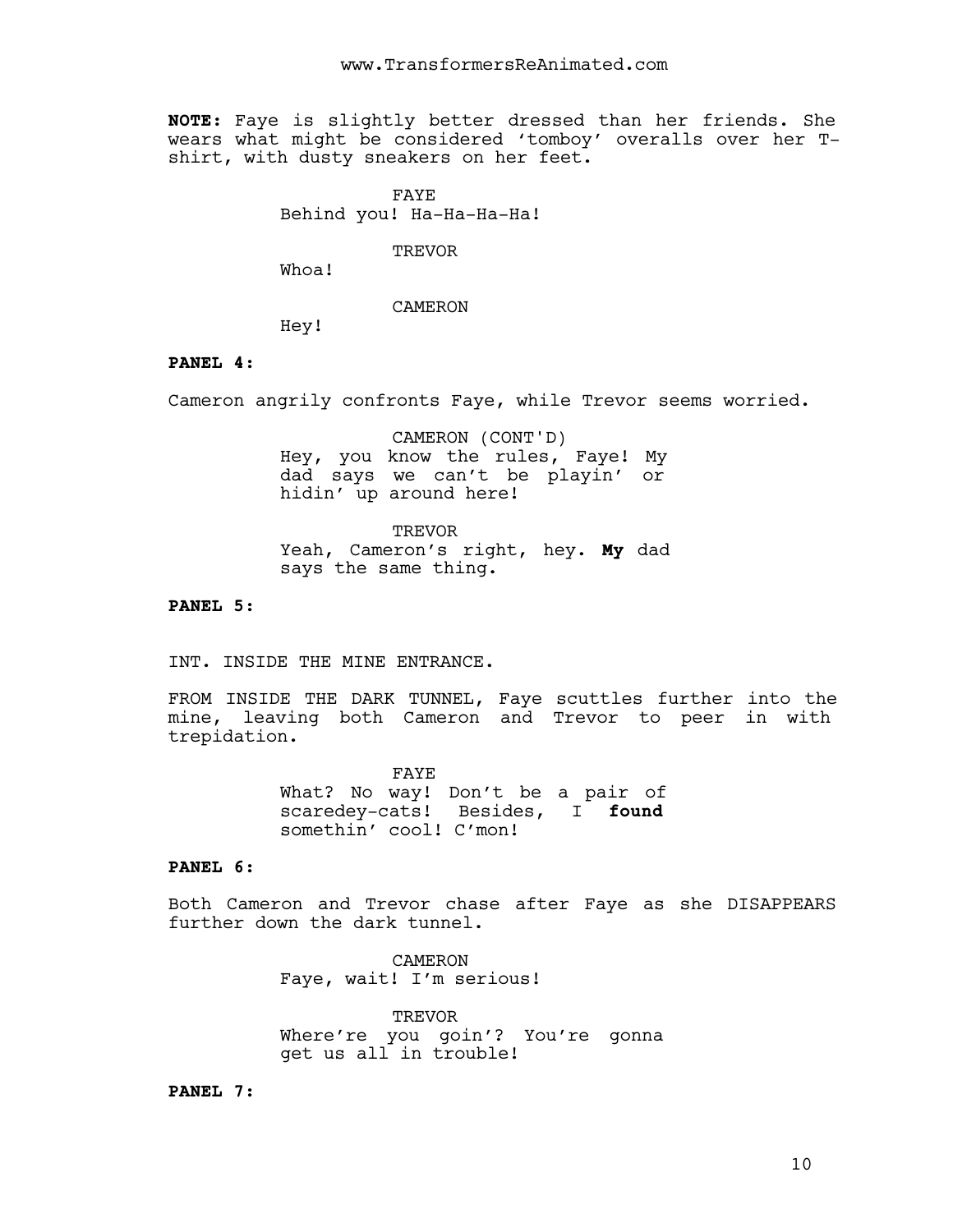CLOSE ON Cameron's ASTONISHED FACE.

CAMERON What the heck?!

**PAGE SEVEN:**

**PANEL 1:**

INT. DEEPER INTO THE TUNNEL.

Both Trevor and Cameron stand in shock as a BRIGHT YELLOW LIGHT emanates from several CRACKS and FISSURES permeating the tunnel wall. Faye stands before them with her back to the light, AS PROUD AS PUNCH.

> FAYE Check it out, fellas.

> > TREVOR

Crikey!

CAMERON What is it?!

### **PANEL 2:**

Faye is about to CRAWL INTO what looks like a SMALL, CHILD-SIZED APERTURE in the tunnel wall. Standing behind her, only Cameron and Trevor's FEET can be seen in the panel.

FAYE

Well, that's what we're gonna find out, ya dill. Come on!

**PANEL 3:**

INT. A LARGE, SUBTERRANEAN CAVE.

Having crawled through the hole and arrived on the other side, all three kids stand aghast as they have found THE CONVICT SHIP.

The space vehicle is CRUSHED BEYOND BELIEF. Its COCKPIT WINDOWS are COMPLETELY SHATTERED. However, more radiance seeps out from within: the source of the yellow light Faye has discovered.

> CAMERON It's a **spaceship**!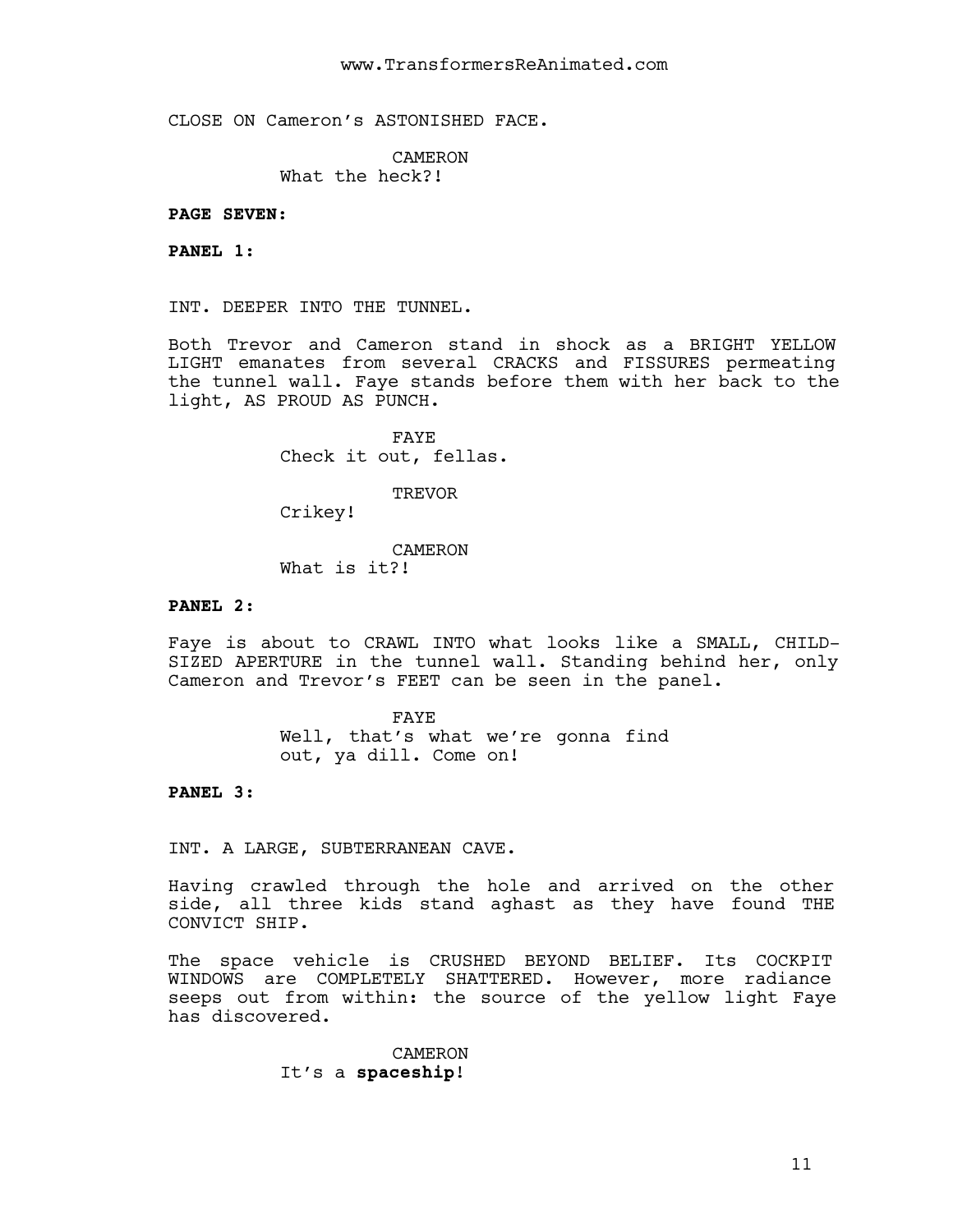**TREVOR** How did a spaceship get here? You think its full-a aliens?

FAYE I don't know. It seems really old. But, look! That light is comin' from outta those windows. Let's take a gander!

# **PANEL 4:**

Cameron and Trevor remain in place, while Faye has already CLIMBED ONTO THE SHIP, ready to crawl in through its shattered cockpit windows.

> CAMERON Faye! Come back! You can't just climb into a spaceship like that!

> FAYE Why not? I'm not afraid. Besides...

## **PANEL 5:**

INT. THE CONVICT SHIP.

An INERT and now RUST-BROWN-COLORED Outback SITS ON THE FLOOR, the ACE still fused to his chest and emitting the yellow light from earlier. Over his shoulder, Cameron and Trevor have now joined Faye to PEER INTO THE SHIP through the shattered cockpit windows. Both boys appear SHOCKED, while Faye is noting but ELATED.

> FAYE ... I reckon we just found a **Transformer**!

**PAGE EIGHT:**

**PANEL 1:**

EXT. MT SAINT HILARY - THE AUTOBOT ARK - NIGHT.

The famous AUTOBOT ARK sits in its mountain home.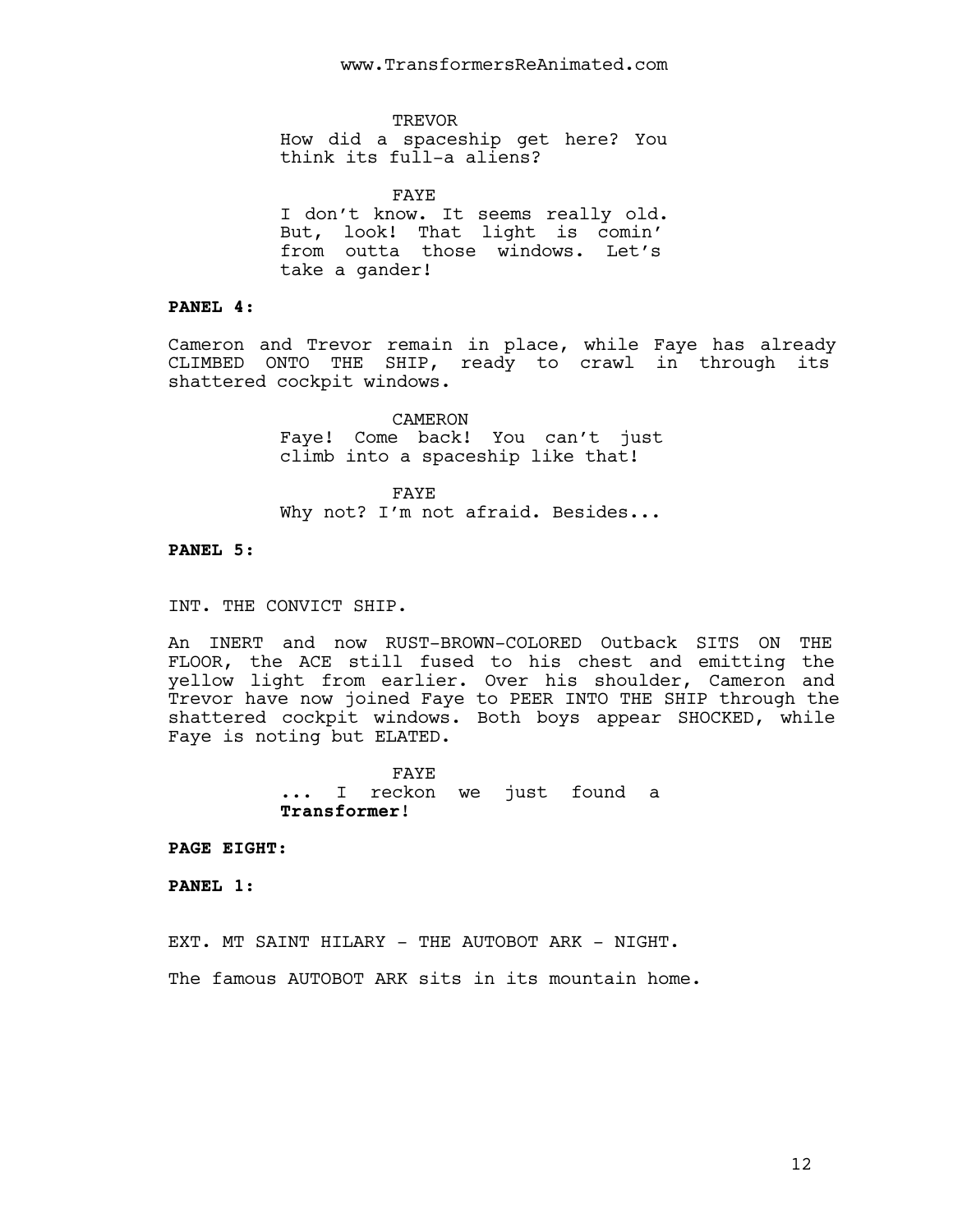NEWS REPORTER (captioned) Former businessman and Decepticon sympathizer, Shawn Berger, was controversially released from prison today, on what many legal<br>experts are calling a experts are calling technicality...

**PANEL 2:**

INT. THE AUTOBOT ARK.

Prowl sits alone watching TELETRAAN-1 and its DATA SCREEN IMAGE of SHAWN BERGER (from *Megatron's Master Plan*). As he gazes upon Berger's face, Prowl seems less than impressed.

PROWL

Unbelievable.

NEWS REPORTER

(voice only, stemming from Teletraan-1) Earlier, Mr. Berger stated he held no ill will towards the government, and more importantly, the Autobots for his so-called 'wrongful imprisonment', vowing to get on with his life and return to...

### **PANEL 3:**

Prowl sits up with sudden interest as Teletraan-1's data screen switches from the image of Berger to an ALERT SCREEN, now displaying the words, 'WARNING: UNIQUE ENERGY SIGNATURE DETECTED'.

> PROWL Hey, what's all this about? Unique energy signature?

#### **PANEL 4:**

CLOSE ON Prowl's face as it becomes clear he has stumbled upon some shocking information.

> PROWL (CONT'D) It can't be. After all this time?

### **PANEL 5:**

Prowl looks over his shoulder to see SIDESWIPE walking by.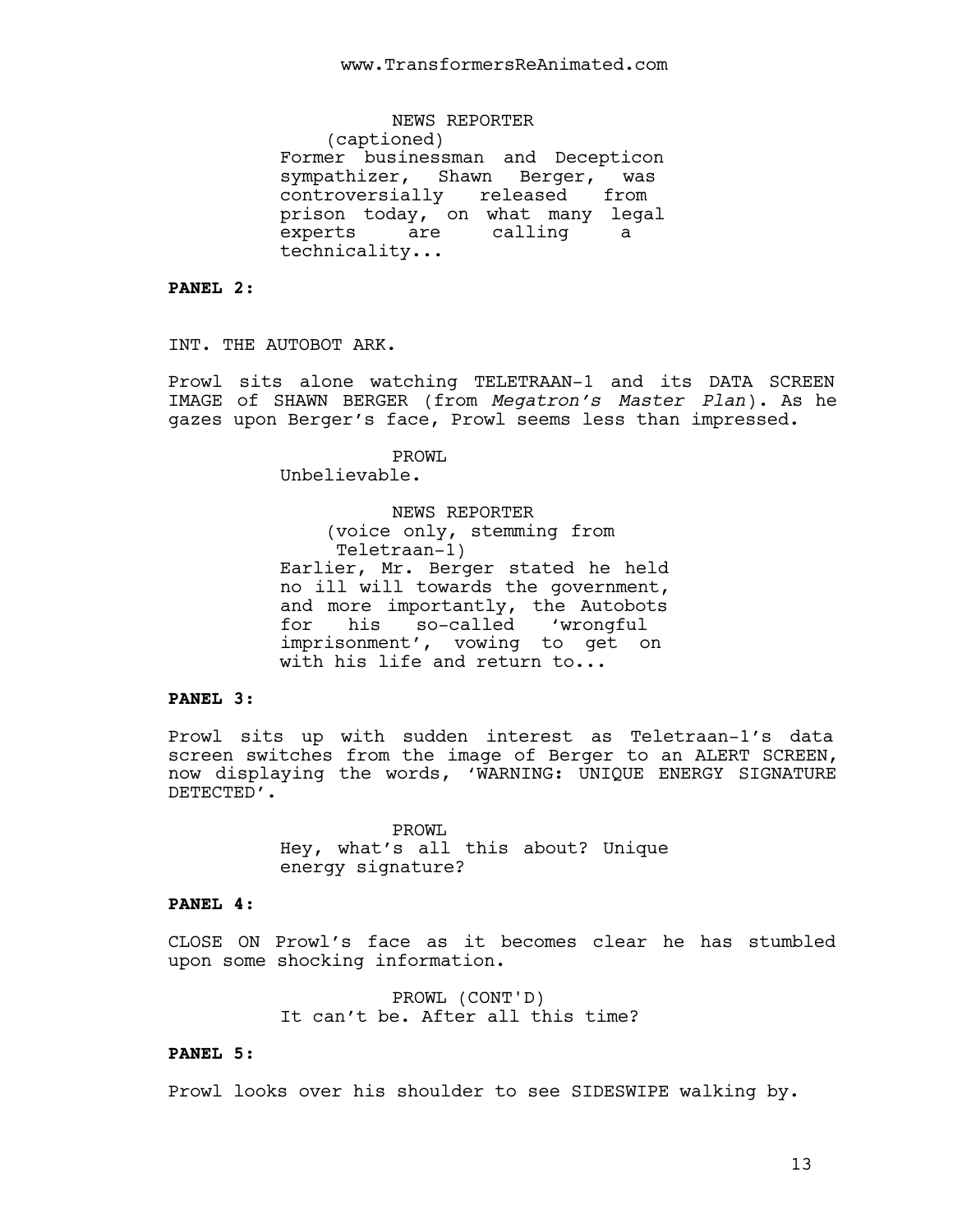PROWL (CONT'D) Sideswipe, something's come up! Mind if I borrow your jet-pack?

SIDESWIPE Sure thing. But, what's the situation? Need a hand?

PROWL.

No, I'll take care of it. It's... personal.

# **PANEL 6:**

With the jet-pack in his hands, Prowl TRANSFORMS into policecar-mode, then races towards the Ark's EXIT while Sideswipe watches on.

> PROWL (CONT'D) Tell Prime I'll be back in a day or two. I've waited a long time for this.

# **PANEL 7:**

EXT. MT SAINT HILARY, THE AUTOBOT ARK - NIGHT.

LIKE A ROCKET, Prowl ROARS OFF INTO THE NIGHT SKY with Sideswipe's JET-PACK strapped to his back. Both the mountain and the Ark appear on the ground far below him.

#### PROWL

Lousy convicts. I've got you now.

**NOTE:** This panel should homage Starscream's *"Ow, my foot!"* moment from the 1986 Movie.

# **PAGE NINE:**

**PANEL 1:**

# INT. THE CONVICT SHIP.

Inside the DEVASTATED CONTROL ROOM, Cameron, Trevor and Faye stand before the dormant Outback. The ACE continues to glow. The APPARENTLY-DEACTIVATED bodies of both Runamuck and Runabout lie nearby. Runabout is SLUMPED in a sitting position, while Runamuck is FACE-DOWN on the floor.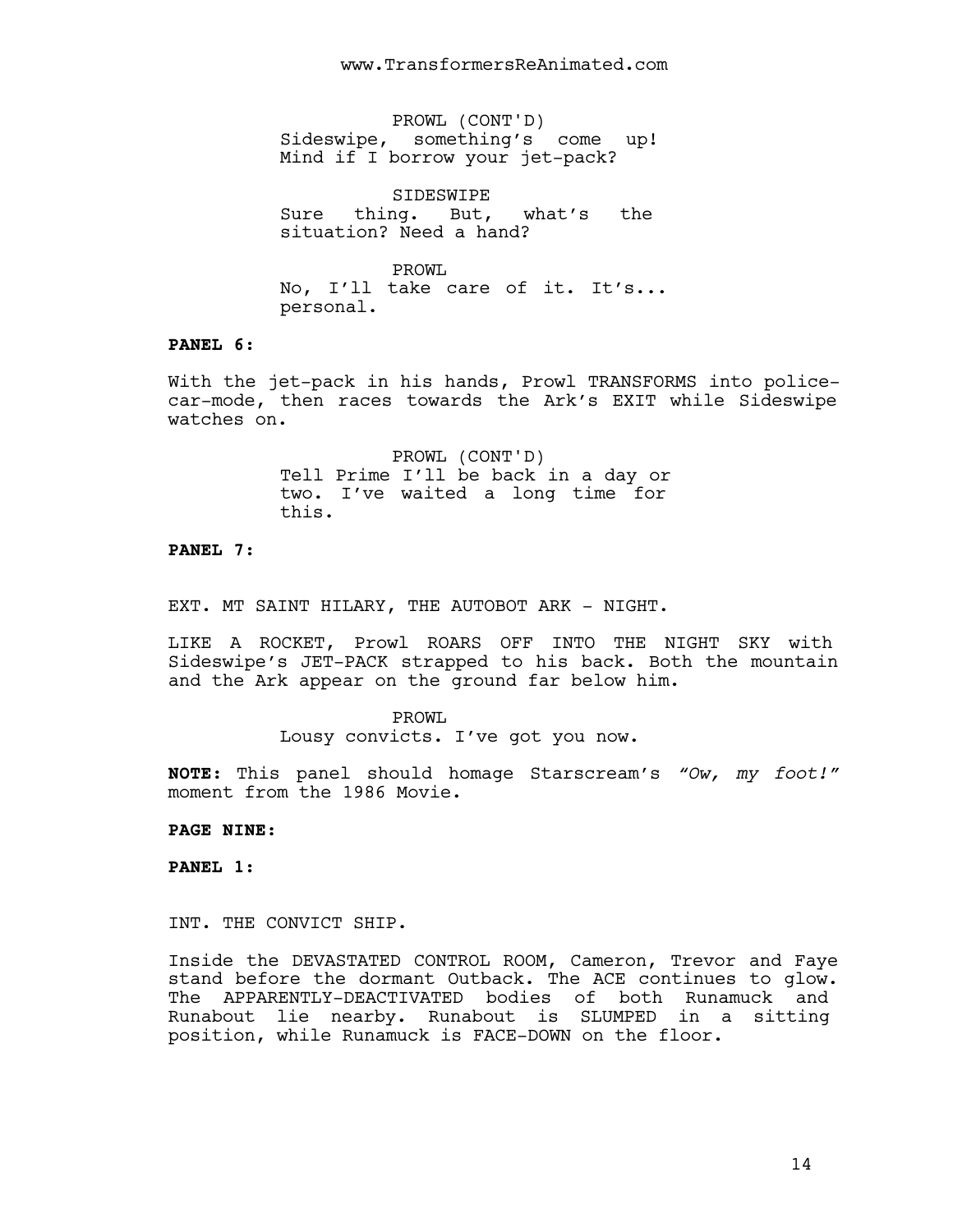CAMERON Wow, real-life Transformers! Three of 'em, just like the ones I saw on the tele!

**TREVOR** What's wrong with the brown one? And what's that glowy do-dad stickin' out him?

FAYE I dunno. Let's have a closer look. Whatta ya reckon?

### **PANEL 2:**

Faye tries to PULL the ACE free of Outback's chest.

**TREVOR** (off-panel) Oi, Faye! Wait!

### **PANEL 3:**

A BLAST OF YELLOW ENERGY shoots out from the ACE like a SHOCKWAVE (the other kind), filling the room and subtly WASHING OVER both Runamuck and Runabout.

# **PANEL 4:**

The kids eagerly stand before Outback as his EYES LIGHT UP and a large ENERGO-BLADE PROTRUDES from his wrist like WOLVERINE'S CLAWS.

> CAMERON Uh oh, look! He's waking up!

TREVOR Whoa! Where'd that sword come from?

FAYE Hey, big-man. We're friends, all right? Friends. Can you talk?

### **PANEL 5:**

CLOSE ON Outback's CONCERNED FACE.

OUTBACK ... out! Back... Out! Back...

**PANEL 6:**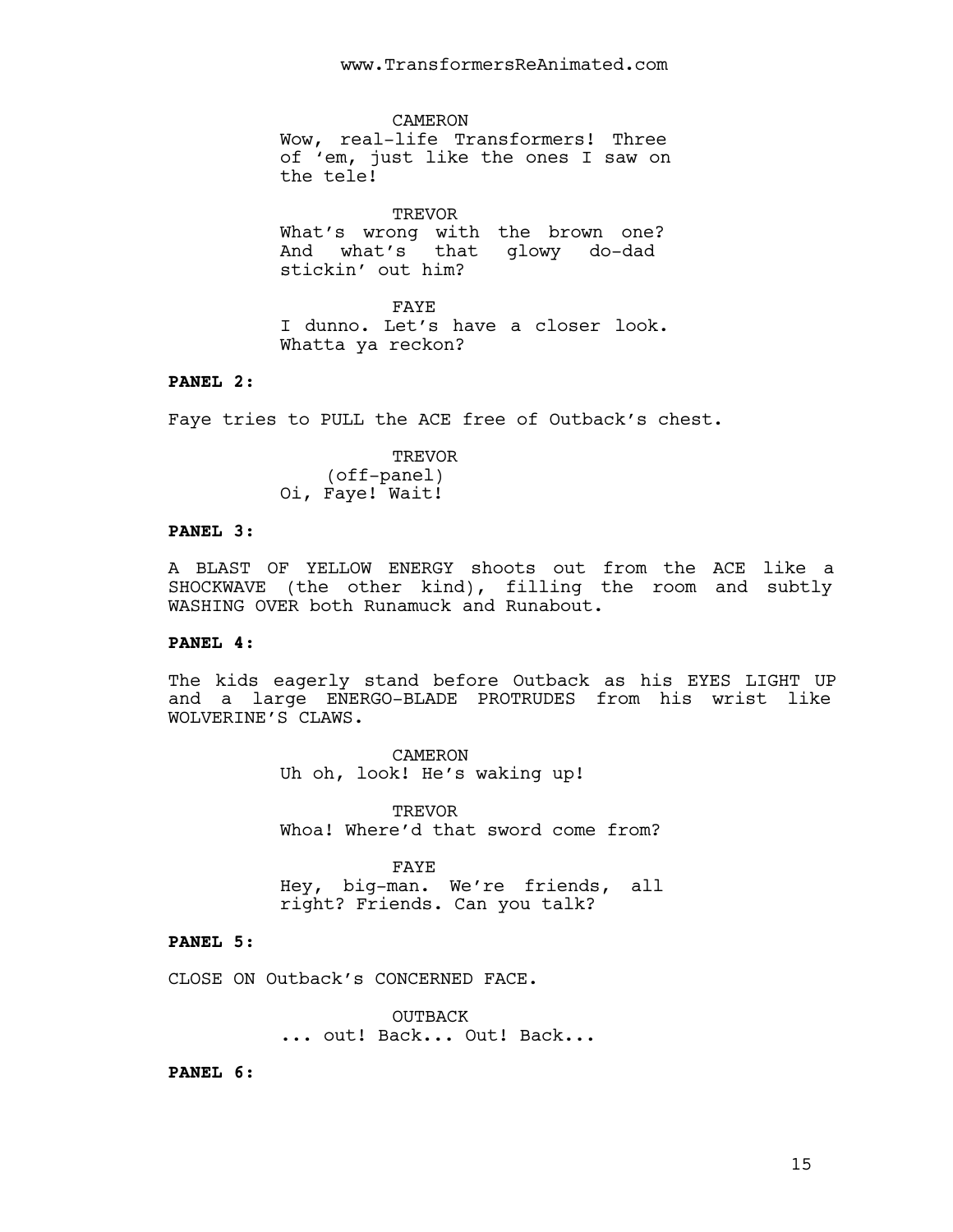The kids continue to stand before Outback as he RISES TO HIS FEET.

> FAYE Outback? Is that your name? That's funny.

> CAMERON Uh, I don't think he can talk properly, Faye. The crash must-a busted him up good-and-proper.

TREVOR Let's take him back to my place. My dad won't be back until tonight. Is that okay with you... 'Outback'?

### **PANEL 7:**

Outback's energo-blade disappears back into his wrist, as he gives a THUMBS UP with the other hand.

> FAYE Yes! This is the best day ever!

#### **PANEL 8:**

In the background, Outback and the kids have climbed up and through the shattered cockpit, while in the foreground, with his face on the floor, Runamuck's eyes begin to GLOW RED.

> FAYE (CONT'D) And it's only gonna get better!

# **PAGE TEN:**

**PANEL 1:**

EXT. TREVOR'S PLACE - AFTERNOON.

On a large, expansive PLOT OF LAND, a DECENT-SIZED-YET-SEMI-RUNDOWN SHED sits in the foreground, with the residence's MAIN HOMESTEAD perched in the background. The shed is clearly housing some kind of activity, with various CLANGING SOUNDS echoing from its CORRUGATED-IRON CONSTRUCTION.

**NOTE:** The house in the background should resemble what is known in Australia as 'AN OLD QUEENSLANDER'.

> FAYE (unseen - inside the shed) So now whatta we do?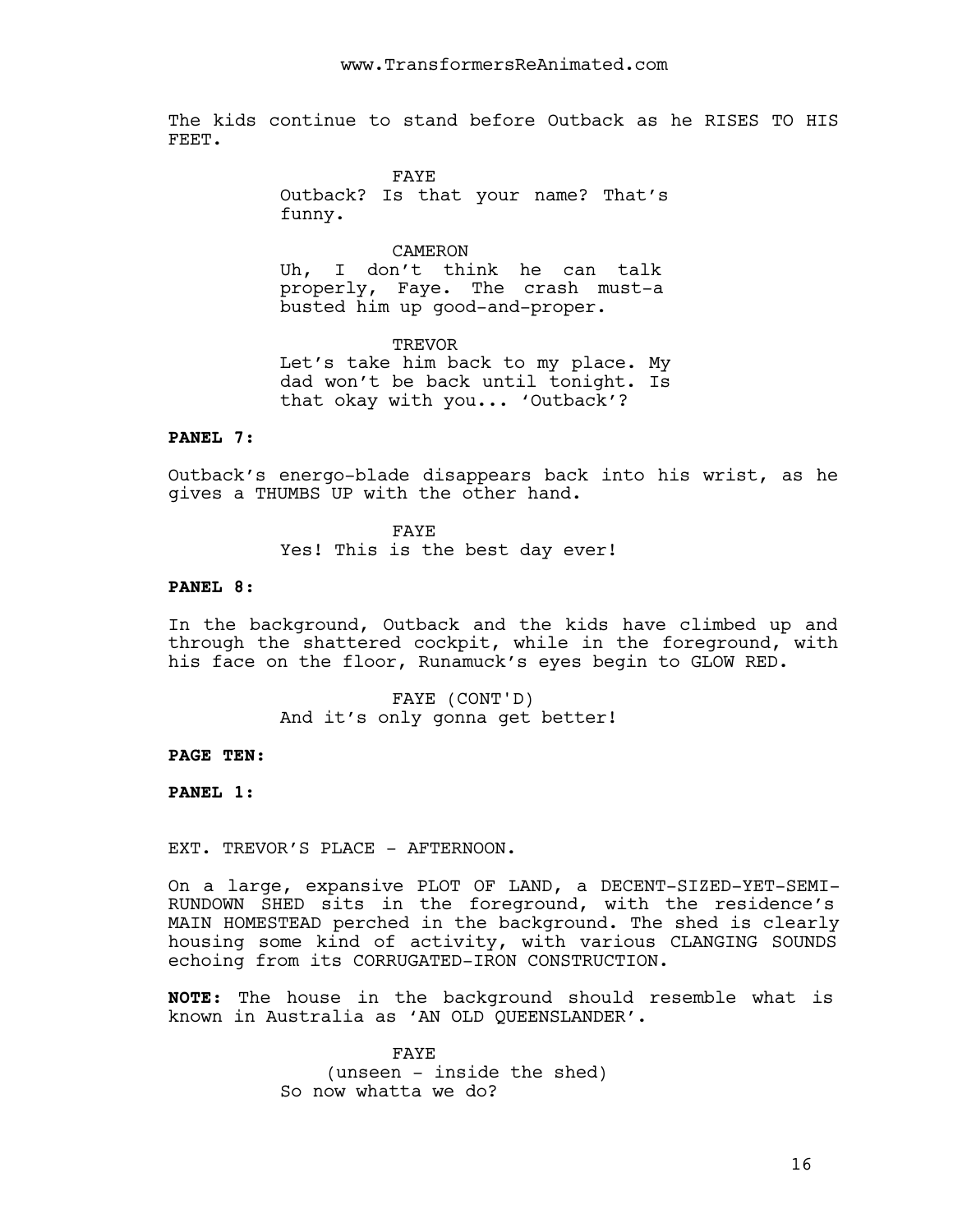**PANEL 2:**

INT. INSIDE THE SHED.

Outback sits CRAMMED INSIDE the shed. While not the biggest of bots, he still dwarfs all three of the kids. He sits with BLANK EXPRESSION, as the three children stand around him, pondering his fate.

> TREVOR Whatta ya mean, 'whatta we do?' He can just stay here until he gets better.

> CAMERON Gets better? How long is that gonna take?

#### **PANEL 3:**

Faye stands before an old-fashioned, 1970s BLACK-AND-WHITE TELEVISION, which sits on top of a stack of three other nonfunctional sets.

> FAYE Who knows? In the mean time, though...

#### **PANEL 4:**

CLOSE ON Faye's hand, flicking the television's ON SWITCH.

FAYE (CONT'D) ... let's see what's on the tele.

#### **PANEL 5:**

The television LIGHTS UP to reveal a SMALL BOY talking to a KANGAROO, triggering a GLOWING reaction from the ACE, still lodged in Outback's chest. The kids react as though a set of FIREWORKS has just gone off in front of them.

> FAYE (CONT'D) What the heck?

> > TREVOR

Whoa!

**NOTE:** The TV show that appears is called *'Skippy the Bush Kangaroo'* a staple of 1970s / 1980s Aussie Children's TV.

**PANEL 6:**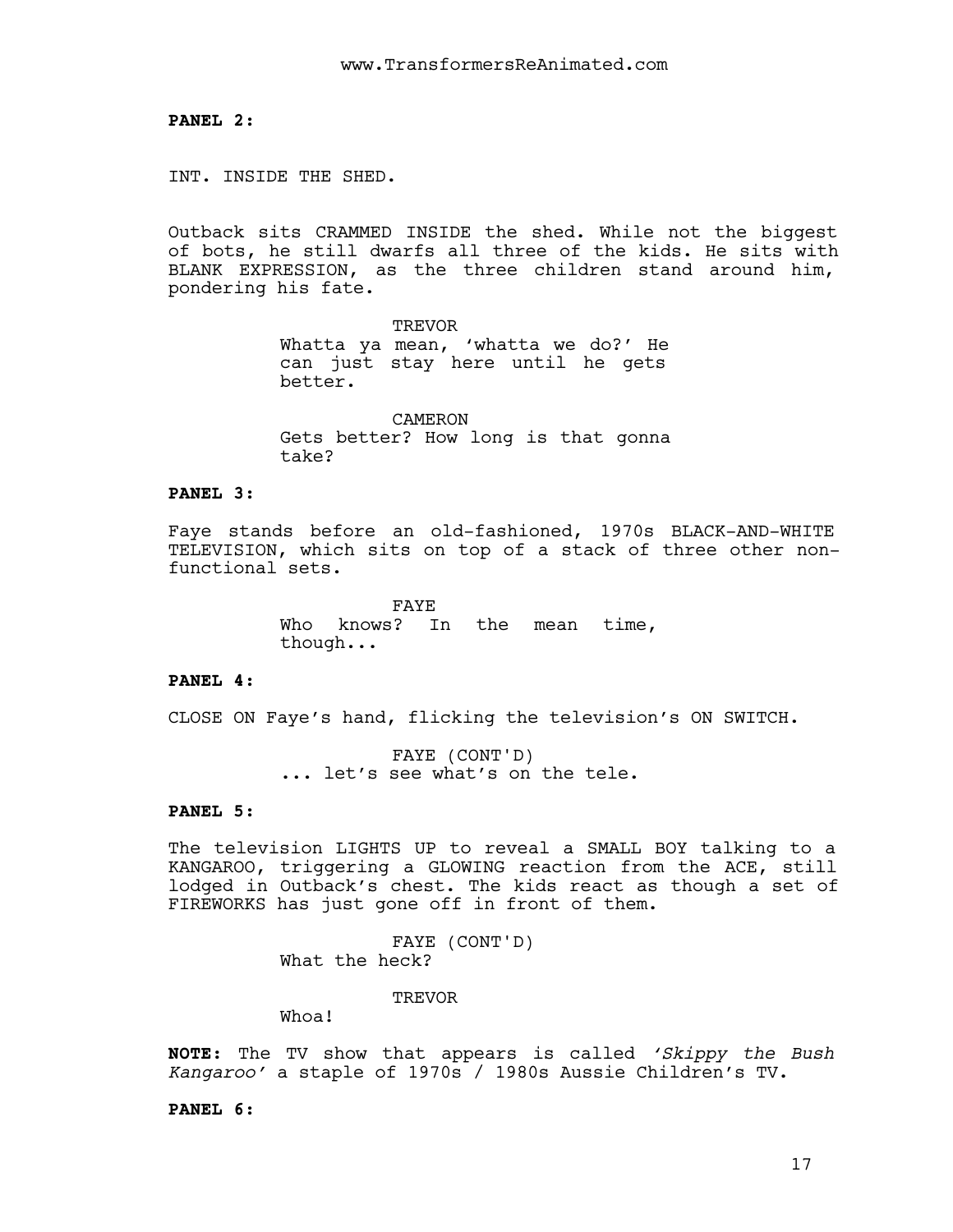A BEAM OF SOLID ENERGY shoots out of the ACE and into the television, which then fires a similar BURST from its WIRE COATHANGER ANTENNA, up and THROUGH the roof of the shed.

**PANEL 7:**

EXT. SPACE, ABOVE THE EARTH.

With a GLOBAL VIEW OF AUSTRALIA, the energy blast ROCKETS UP from Mt. Isa and into an ORBITING SATELLITE.

**PAGE ELEVEN:**

**PANEL 1:**

INT. INSIDE THE SHED.

The energy now surrounds both Outback and the television, as the three kids stand watching with WORRIED EXPRESSIONS.

CAMERON

Uh..?

#### **PANEL 2:**

CLOSE ON Outback's face as he appears to be OVERLOADING.

#### **PANEL 3:**

The energy has faded, leaving Outback sitting before the three kids, with SMOKE and STEAM pouring off his metal hide. While Cameron and Faye turn to each other with concern, Trevor looks off-panel as his FATHER'S VOICE cries out.

> CAMERON (CONT'D) What was that all about?

TREVOR'S FATHER (from off-panel) Trevor? What's goin' on out there?

**TREVOR** Uh-oh, it's my old man! He's home early!

# **PANEL 4:**

Trevor's hands are now CUPPED AROUND HIS MOUTH, as he calls out to his father. A seemingly CATATONIC Outback remains in the background, while both Cameron and Faye move towards the shed's exit.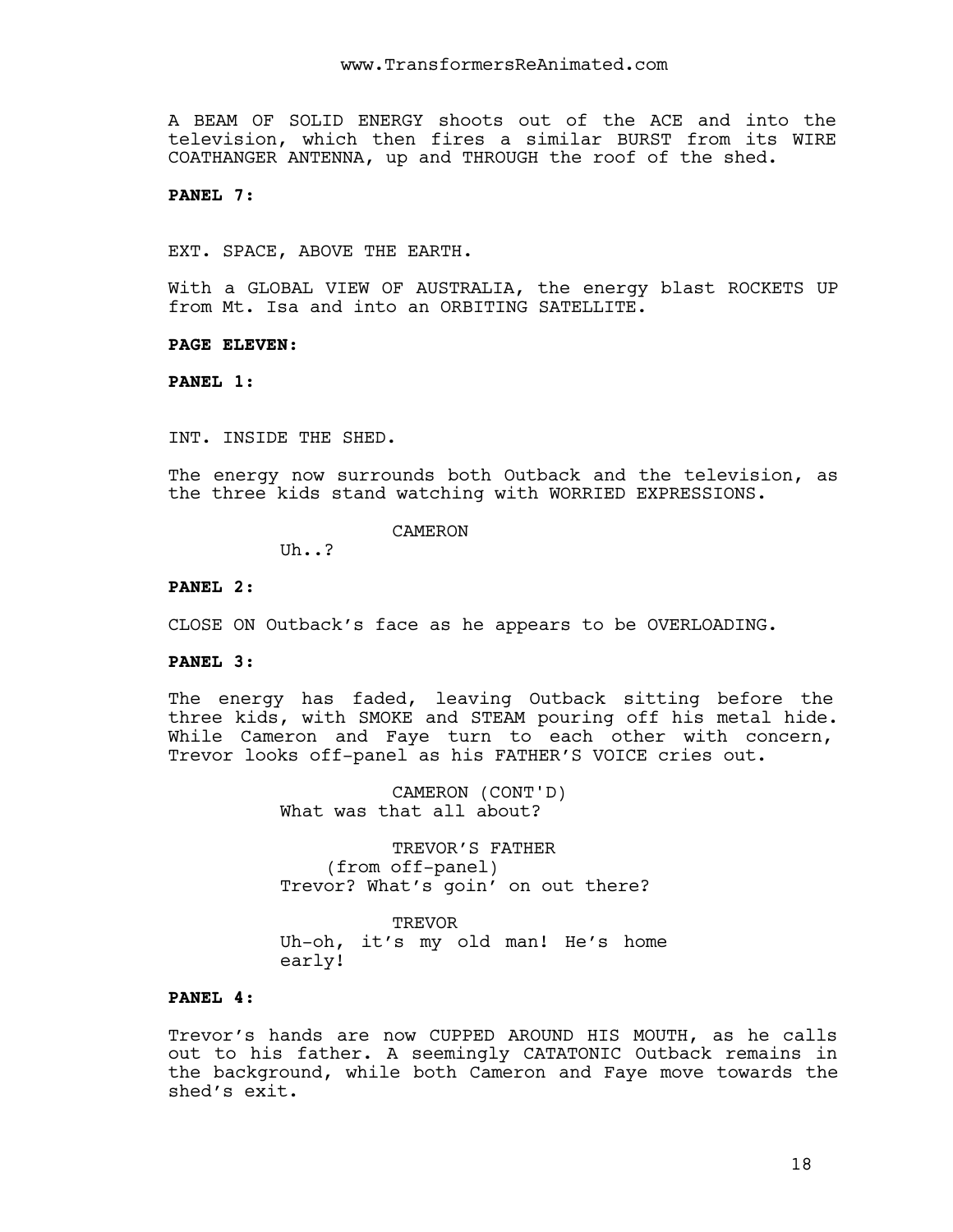## www.TransformersReAnimated.com

TREVOR (CONT'D) Nuthin, Dad! I'll be right there!

CAMERON

We gotta go!

FAYE

Yeah, if **any** of our parents find out about Outback, we'll all be in massive trouble!

**PANEL 5:**

EXT. JUST OUTSIDE THE SHED - EVENING.

Trevor stands closest to the shed's now-closed, CORRUGATED-IRON DOOR, while both Cameron and Faye DASH OFF towards the edges of the panel.

> TREVOR Don't tell no one about this, and we'll meet back here in the morning, alright?

CAMERON Sounds good, mate.

FAYE See ya then, fellas.

**PANEL 6:**

INT. INSIDE THE SHED.

Outback remains sitting before the television as it suddenly POPS BACK TO LIFE, revealing what looks like a commercial for a MINI, OFF-ROAD SUV.

### **PANEL 7:**

CLOSE ON Outback's eyes. The REFLECTION of the television screen can be seen in his VISOR OPTICS. Several sounds of TV programming can be heard from off-panel.

> TELEVISION (off-panel) Don't miss this week's edition of *Hey Hey, It's Saturday!* Guests include: Ugly Dave Grey, Ricky May and...

**PAGE TWELVE:**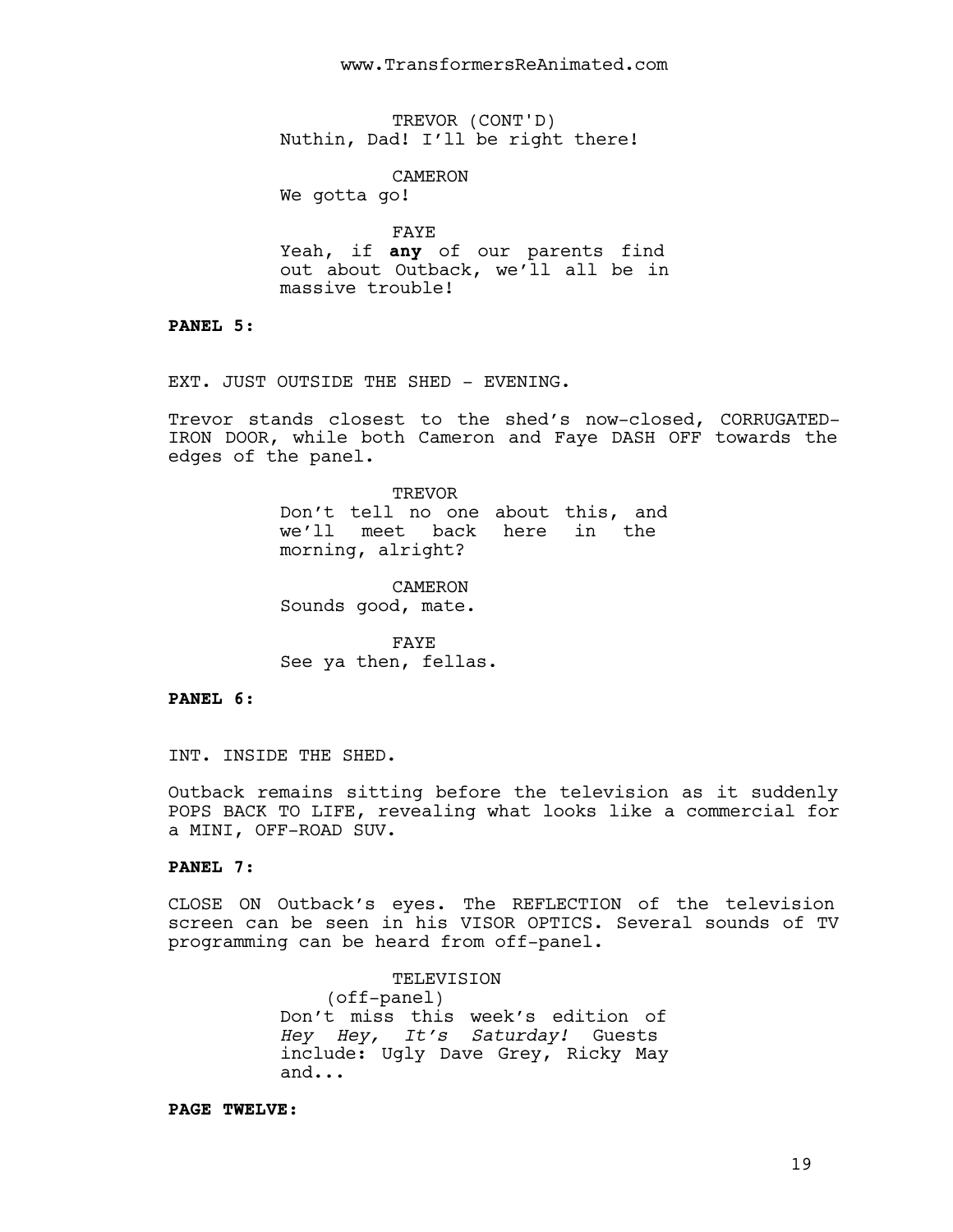#### **PANEL 1:**

EXT. THE OUTSKIRTS OF TOWN.

TWO PAIRS OF DECEPTICON FEET; one white, the other black, stand beside the LONELY ROAD that leads towards Mt. Isa.

> RUNAMUCK You're sure it's him? **And** the ACE?

RUNABOUT It's gotta be him! This is the only sign of 'civilization' around here, even if it **is** filled with worthless flesh-creatures.

# **PANEL 2:**

Runabout holds what appears to be a TRACKING SCANNER in his hands (similar in design to Ripley's from *Aliens*). Runamuck faces Runabout.

> RUNAMUCK Then, let's go get him! We'll teach him not to take the ACE without us!

> RUNABOUT Yeah, but let's take it slow. Our old partner might have his own plans for this place. I say we sneak in, all stealth-like. Strike when it suits **us**!

RUNAMUCK Oooh, stealthy? I can dig that!

# **PANEL 3:**

Both Runamuck and Runabout TRANSFORM into CAR-MODE and cruise towards the town.

**NOTE:** Both Runamuck and Runabout's car-modes should still be Cybertronian in appearance, but reminiscent of their classic G1 designs.

> RUNABOUT This is gonna be fun!

**PANEL 4:**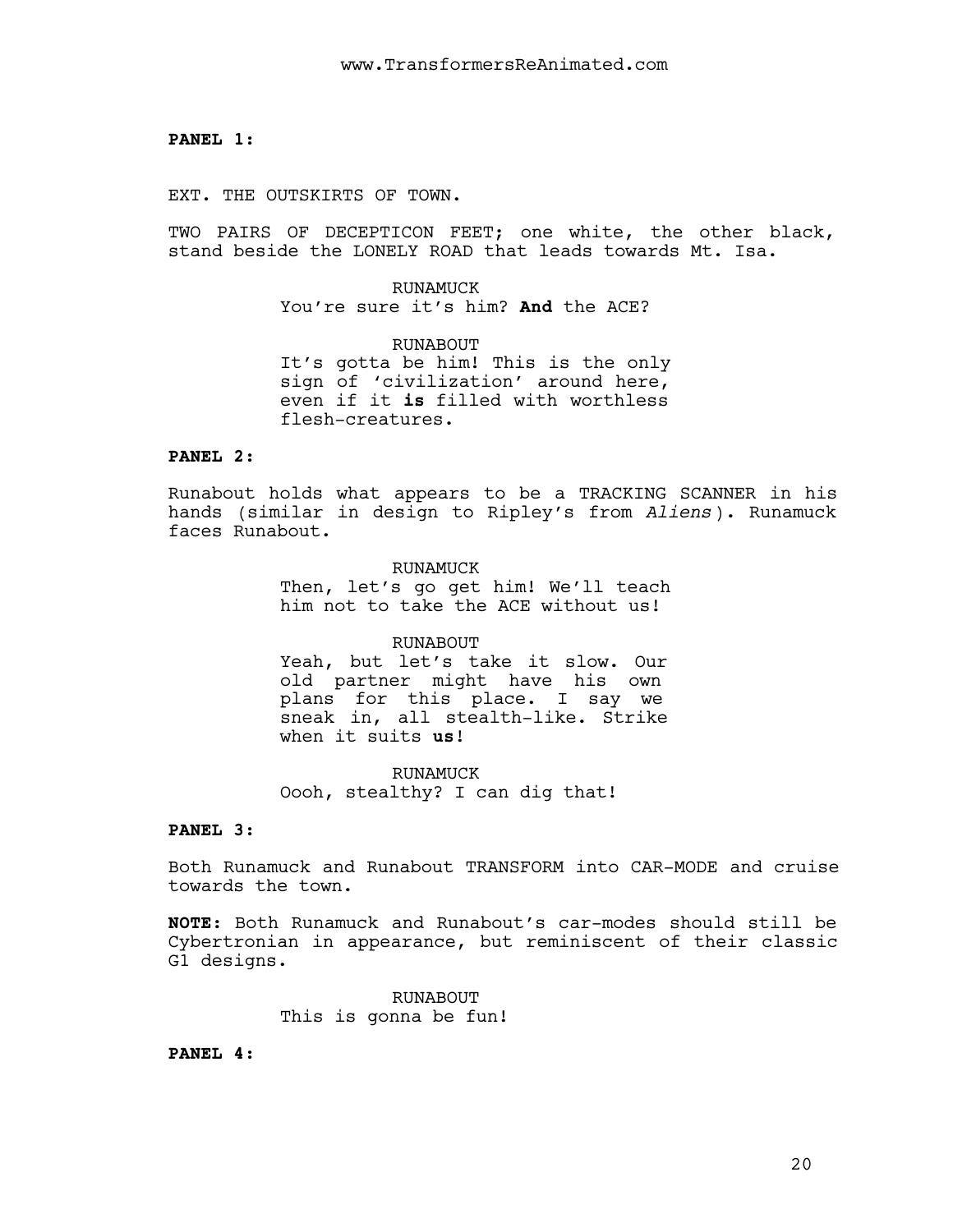EXT. THE SHED - MORNING.

**CAPTION:** The next morning...

With the EARLY MORNING SUN beaming down upon them, Faye walks into frame to meet Trevor and Cameron outside the shed. Both boys seem concerned, as several CLASSIC AUSSIE SAYINGS echo out from within the shed through the use of SEPARATE WORD BALLOONS.

BALLOON #1

Strewth!

CAMERON Faye! Where've you been?!

BALLOON #2

Whacky-do!

TREVOR Yeah, we've been waitin' for ages! Something weird's going on in there, eh?

BALLOON #3

Crikey!

FAYE Righto, hold your horses, fellas. Let's see what's goin' on...

#### **PANEL 5:**

INT. INSIDE THE SHED.

LOOKING IN OVER THE KIDS' SHOULDERS - Outback sits before the television, THOROUGHLY-ENJOYING a relaxing binge session.

> FAYE ... inside?

#### **PANEL 6:**

Outback turns towards the kids with a cheery smile.

OUTBACK Oi, get a Captain Cook at this! It's me favourite billy-lids! Where have you been? I've been here for ages waitin' for you to come back so I could say, 'thanks heaps' for mendin' me melon!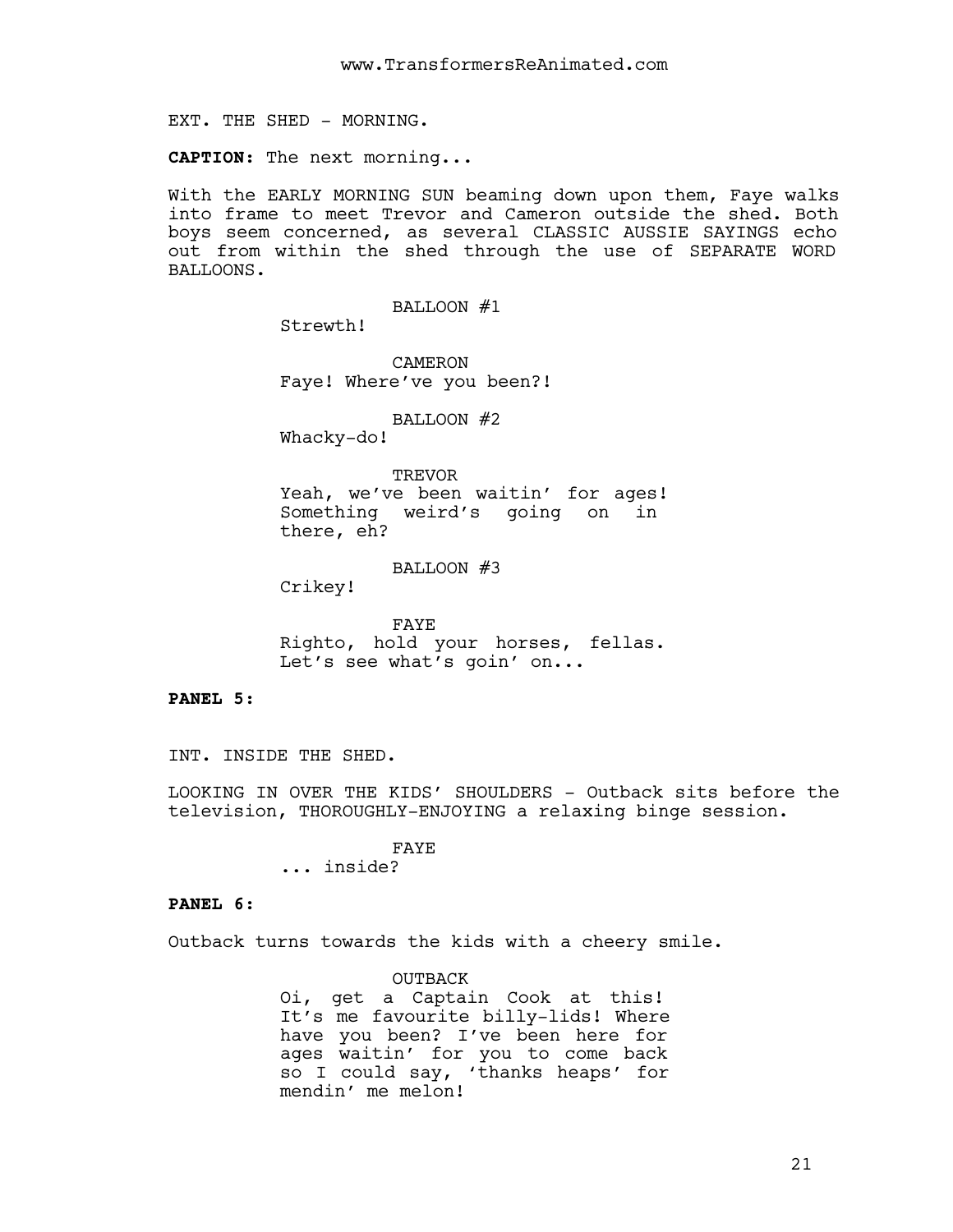**PANEL 7:**

All three kids react differently to Outback using their local colloquialisms. Trevor appears CONFUSED, Cameron's jaw falls WIDE-OPEN with shock, while Faye is ALL SMILES.

> OUTBACK (CONT'D) I mean, what's the John Dory? I've been here all night, havin' a spiffy old time, flat out like a lizard drinkin', watching the ol'

> TREVOR What happened to him? Where'd he learn to talk like that?

> FAYE It's the TV. He's learned everything from the TV. **Australian** TV.

### **PAGE THIRTEEN:**

tele!

# **PANEL 1:**

Outback points a FRIENDLY FINGER towards Faye, while motioning to the ACE in his chest with another.

> OUTBACK Bingo, darl'. I thought I was cactus for sure, but thanks to this little beauty jammed into me chest, I'm flyin', mate. Flyin'!

# **PANEL 2:**

Faye TAKES A CLOSER LOOK at the ACE, as Outback continues.

#### FAYE

This thing absorbed all the local TV and taught you to be Australian?

#### OUTBACK

My oath, luv! And after being cooped up all night, I say we all bust outta here and hit the frog and toad! Whatta ya reckon? It'll be dead-set better than a Vegemite sandwich.

#### **PANEL 3:**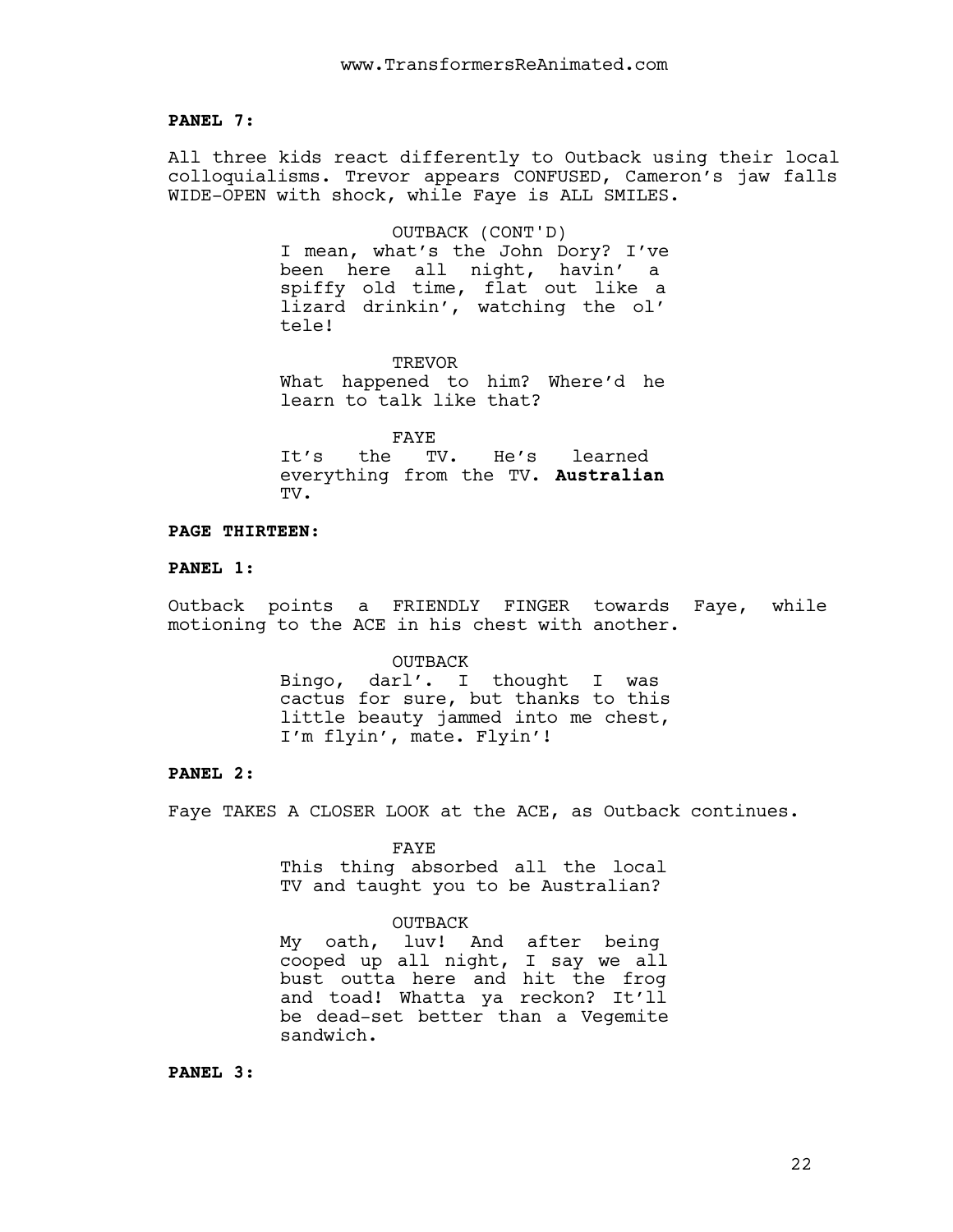Trevor remains cautious, as an eager Outback seems disappointed by the boy's reply.

> TREVOR Uh, I don't know, Outback. I don't think we should.

> OUTBACK Oh, come on, mate, fair suck of the sauce bottle. I'm not tryin' to pull the wool over your eyes. It'll go off, I promise. Watch.

### **PANEL 4:**

Still inside the shed, Outback TRANSFORMS into an OFF-ROAD, MINI SUV, just like one seen on the TV earlier. All three kids STAND BY IN AMAZEMENT.

FAYE

Whoa!

OUTBACK Come on, jump in, squires! We'll go for a quick hoon and sus out the town, eh?

TREVOR Around town? But... but, we can't drive.

### **PANEL 5:**

CLOSE ON Outback, still in SUV-mode.

OUTBACK Drive? You? Fair dinkum, mate... you must be a few bottles short of a six-pack if you think I'm lettin' **you** drive. Yeah, nah...

**PANEL 6:**

EXT. JUST OUTSIDE THE SHED - MORNING.

With all three kids onboard, Outback BURSTS THROUGH the shed's corrugated-iron door, LEAPING FORTH and into adventure.

> OUTBACK ... **I'll** do the drivin'! Coooooeeee!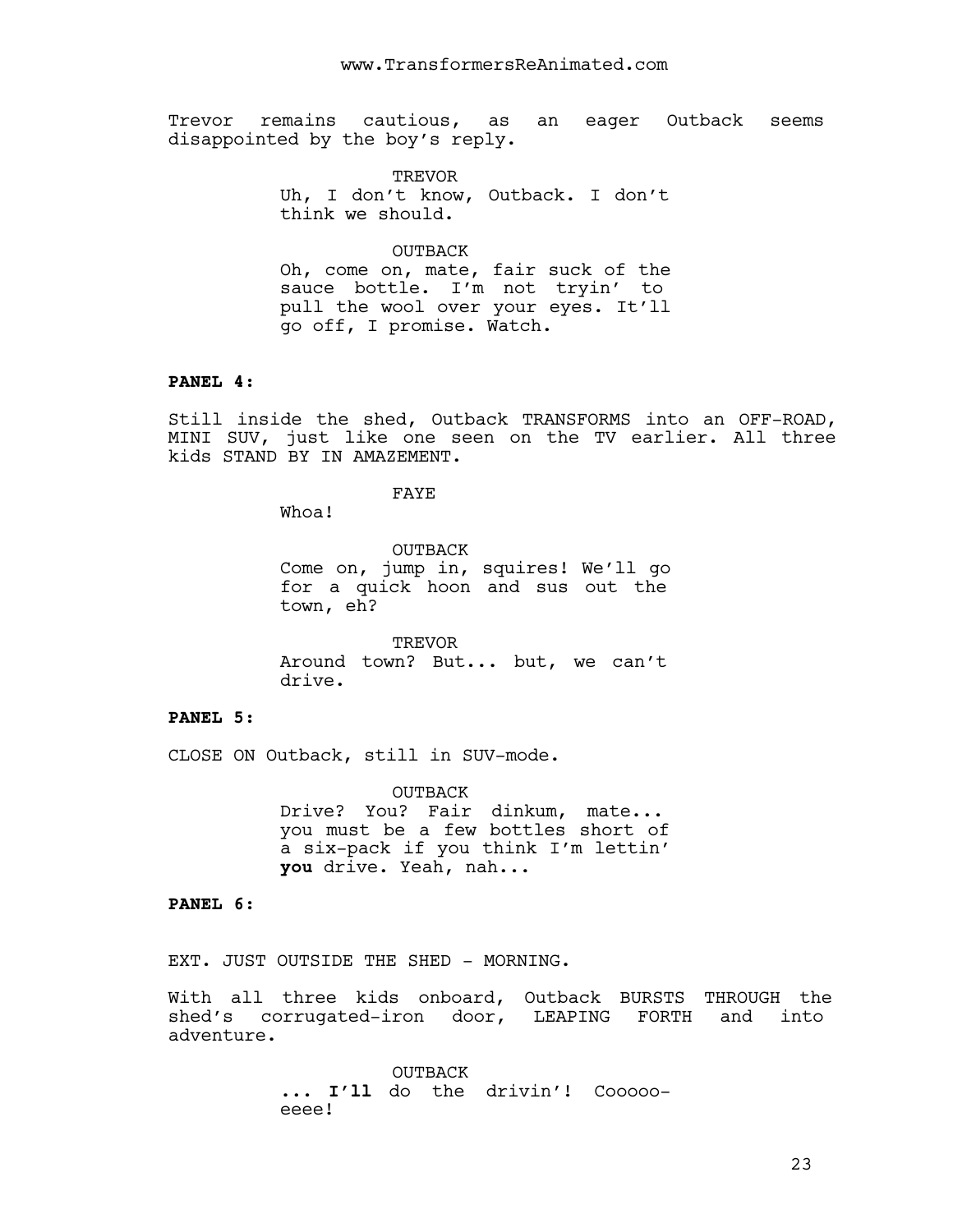**PAGE FOURTEEN:**

**PANEL 1:**

EXT. THE OUTSKIRTS OF TOWN - MORNING.

With Sideswipe's jet-pack still strapped to his back, Prowl lands on his feet near the same road we saw Runamuck and Runabout earlier. Mt. Isa again appears in the distance.

> PROWL Finally! Now, to find those convicts.

# **PANEL 2:**

Prowl looks down at a MINI-DATA-SCREEN that pops up from his forearm. Three SMALL DOTS appear (one red, two purple), laid over a crude outline of the town.

> PROWL (CONT'D) There they are! All three of them!

#### **PANEL 3:**

Prowl TRANSFORMS into police-car-mode and ZOOMS OFF towards the town in the distance, SIRENS BLAZING.

> PROWL (CONT'D) This is going to be even easier than I thought.

### **PANEL 4:**

EXT. THE STREETS OF MT. ISA - MORNING.

**CAPTION:** Soon after...

Inside Outback's vehicular cabin, Faye, Trevor and Cameron SMILE and LAUGH as they cruise through the streets in their own personal Transformer.

> **TREVOR** Wa-hooo! This is grouse!

OUTBACK See? I'll told ya it'd be Bonza. Where to next?

**PANEL 5:**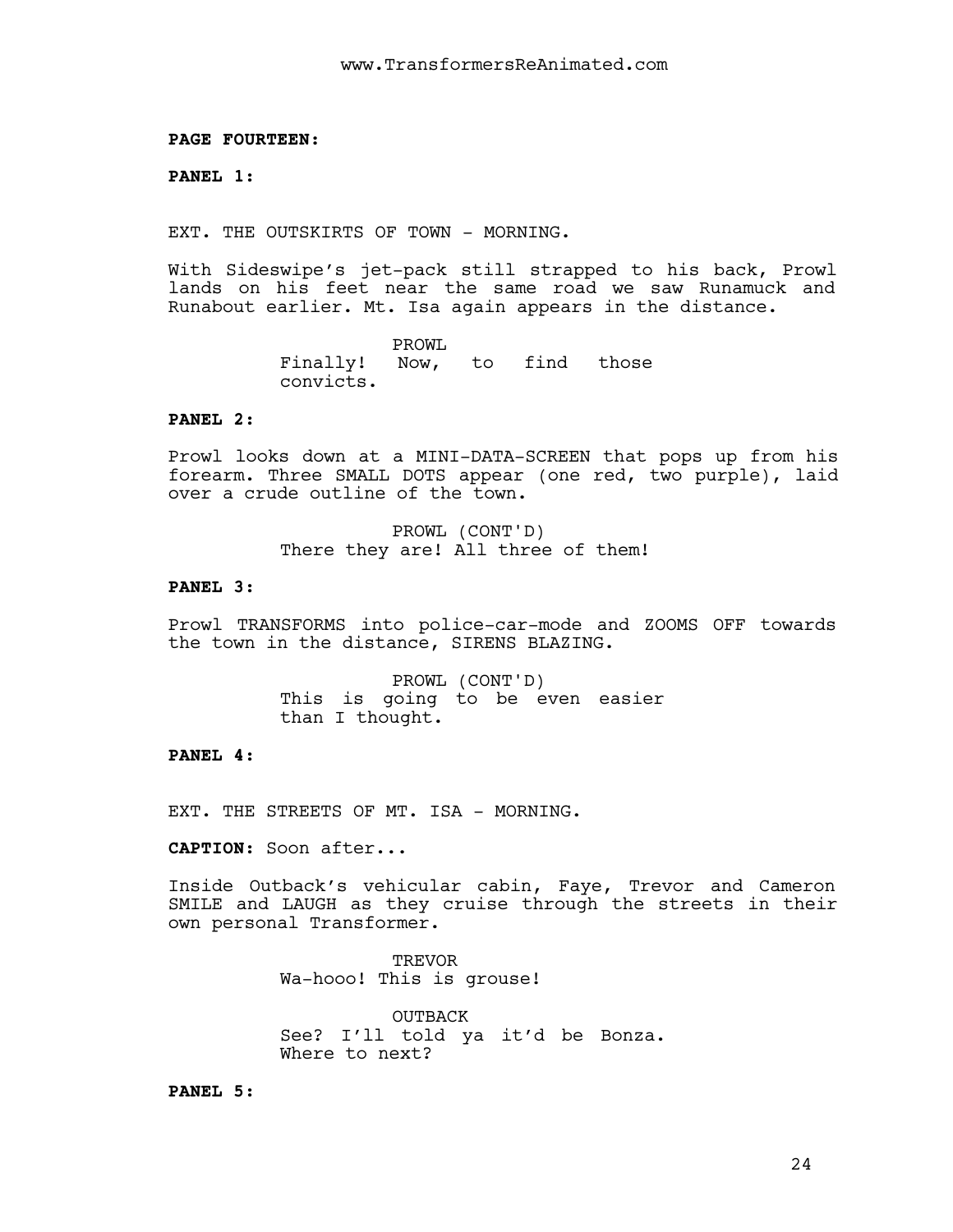INT. INSIDE OUTBACK'S CAB.

Faye is distracted by flashes of RED-AND-BLUE-LIGHT appearing in the rearview mirror. Cameron also looks up at the mirror, while Trevor has turned to look behind them.

> FAYE Uh, I think we might have a problem, Outback.

CAMERON The police are behind us.

TREVOR Yeah, but that doesn't look like any police car **I've** ever seen before.

**PANEL 6:**

EXT. THE STREETS OF MT. ISA - DAY.

Prowl's (driverless) police-car-mode closes in on Outback and the kids.

> **TREVOR** (off-panel) It's steerin' wheel is on the wrong side. And... **nobody's** driving it!

#### **PAGE FIFTEEN:**

**PANEL 1:**

INT. INSIDE OUTBACK'S CAB.

CLOSE ON Outback's INTERIOR CB RADIO SYSTEM.

OUTBACK Oh no, it's **Prowl** ! We gotta bail, or we'll be up the creek without a paddle, spearin' tadpoles with a crowbar!

**PANEL 2:**

EXT. THE STREETS OF MT. ISA - DAY.

Outback HITS A BURST OF SPEED to RACE AWAY from Prowl.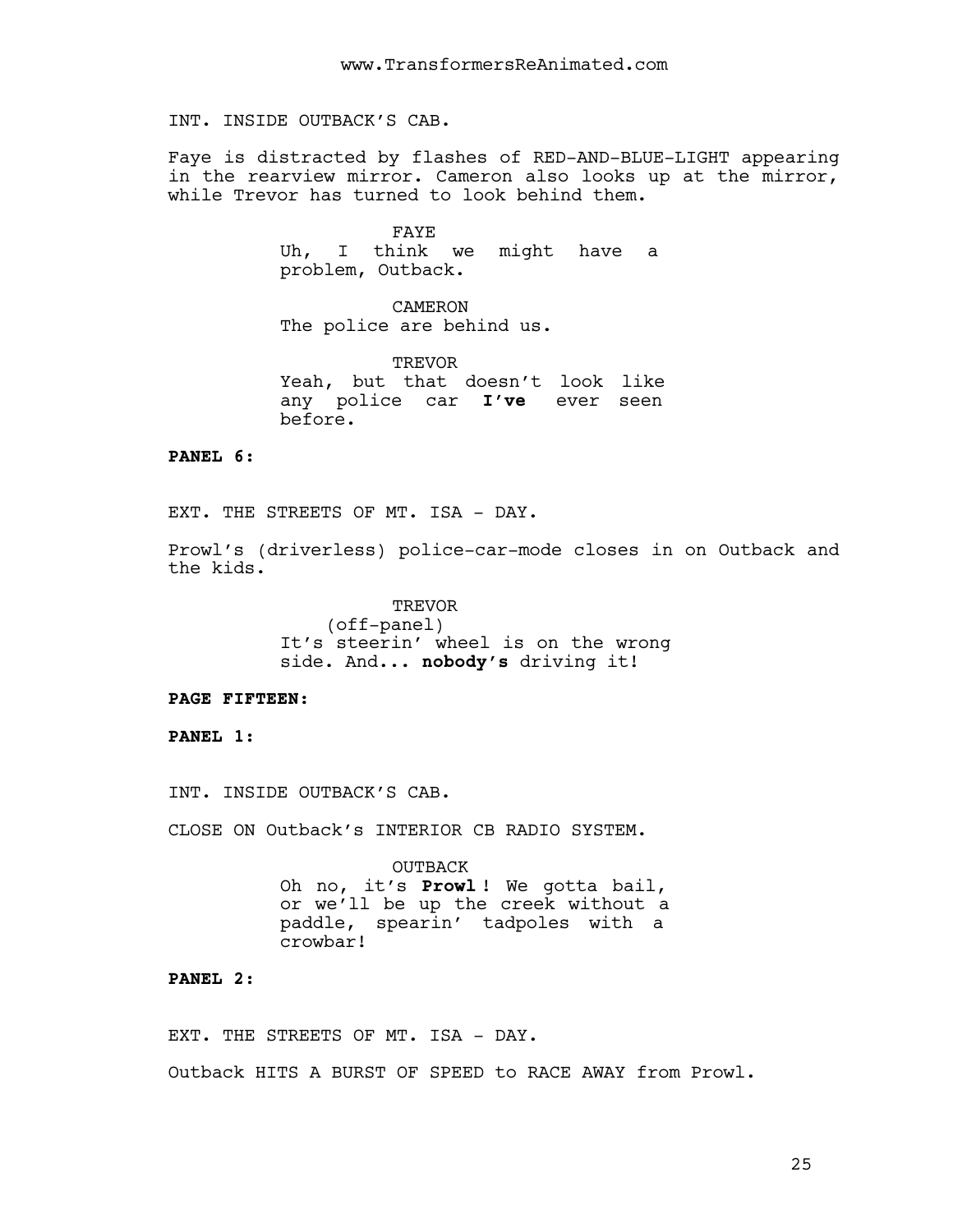PROWL Convict C-59, pull over immediately!

OUTBACK Yeah, nah, you got Buckley's of that happening, me ol' mucker. I'm outta here faster than a blue-tail fly!

# **PANEL 3:**

At TOP SPEED, Outback ROARS through the town of Mt. Isa, with Prowl in HOT PURSUIT.

> PROWL. Convict C-59! I **said**, pull over and surrender! **Immediately**!

> OUTBACK Uh, no way I'm doing that, by-jingoby-crikey!

## **PANEL 4:**

INT. INSIDE OUTBACK'S CAB.

Cameron, Faye and Trevor plead with Outback to stop.

FAYE Outback! You can't do this! You need to pull over!

CAMERON Yeah, that's an **Autobot** behind us! They're the good guys, right?

OUTBACK But that's Prowl! He's as cunning as a dunny rat and as mad as a cut snake!

TREVOR It doesn't matter, Outback...

# **PANEL 5:**

EXT. THE OUTSKIRTS OF TOWN - DAY.

Outback and Prowl have now reached the edges of Mt. Isa, returning to the familiar highway we've seen previously.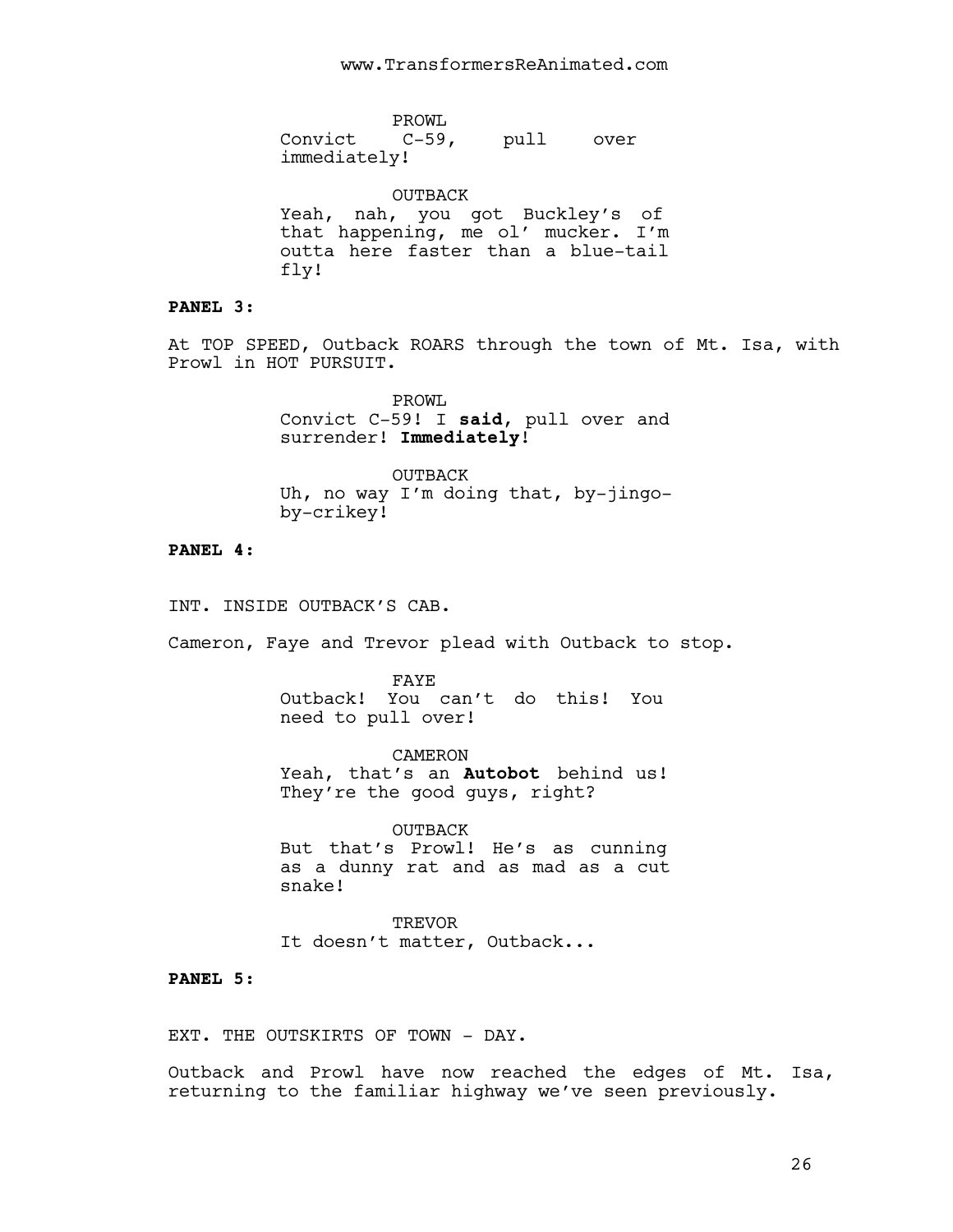**TREVOR** ... there's nowhere else to go!

#### **PANEL 6:**

Outback TRANSFORMS to robot-mode, as all three kids jump to safety and land on their feet. Prowl also TRANSFORMS to robotmode, lifting his RIFLE at Outback.

> PROWL They're right, Convict C-59. Listen to the humans.

> OUTBACK **You** listen, mate. I dunno what you want from me. Just don't go troppo, okay? I don't want any dramas. Take a chill-pill and let's have a bit of a chin-wag, alright?

#### **PAGE SIXTEEN:**

### **PANEL 1:**

As he stands with a MECHANICAL, CATCHER'S MITT-TYPE DEVICE in one hand, Prowl appears CONFUSED by Outback's ramblings.

> PROWL What are you babbling about? All I want is the ACE. The ACE you **stole** four-and-a-half million years ago!

### **PANEL 2:**

Prowl's odd device SUCKS THE ACE free of Outback's chest to sail into the CLAW-LIKE CONTRAPTION.

> PROWL (CONT'D) There. Much better.

### **PANEL 3:**

With the kids now behind him, Outback approaches Prowl, hands RAISED INTO THE AIR.

> OUTBACK Righto, you got your fancy thing-ama-bob, so how 'bout you just leave me be so I can go Walkabout by meself?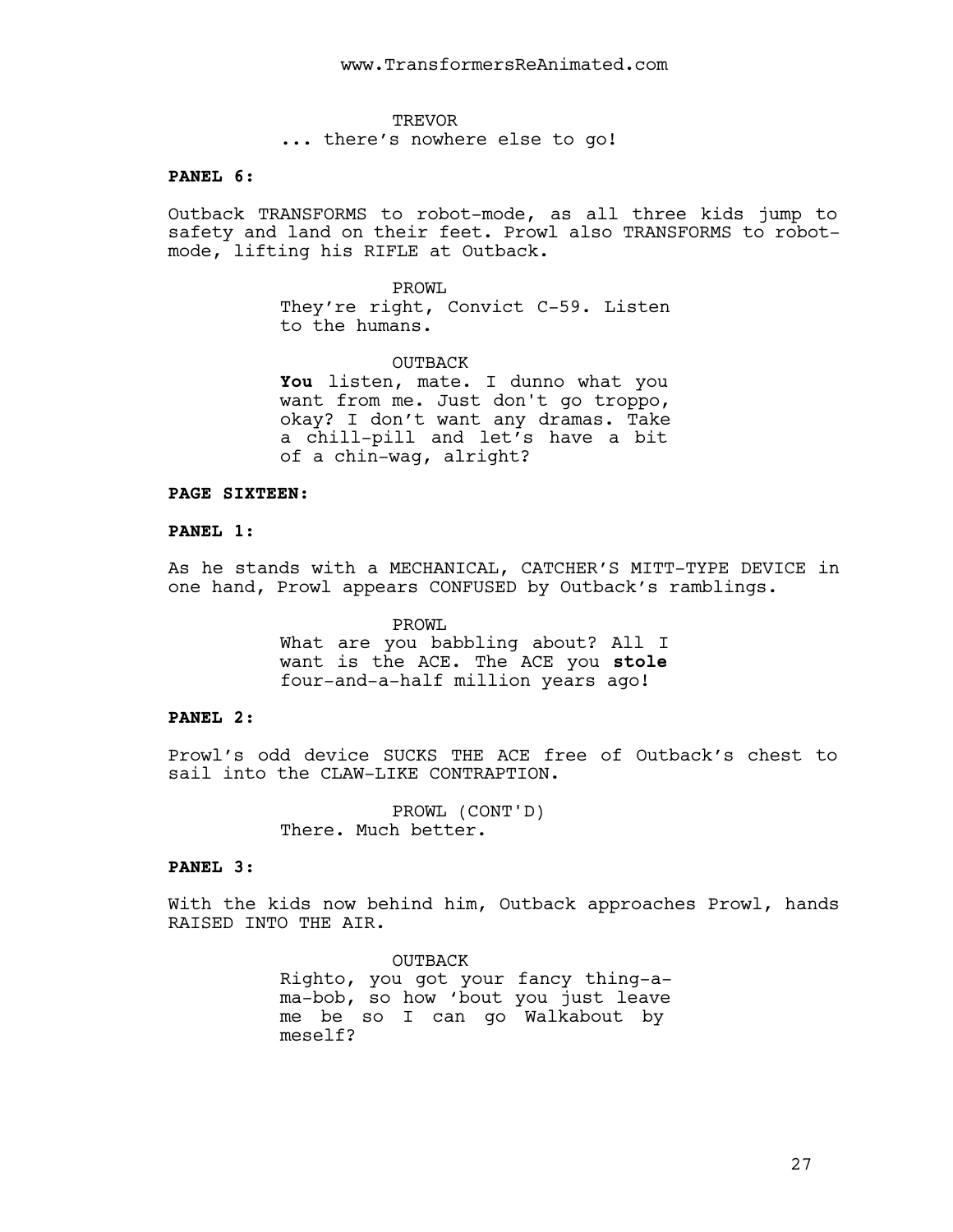PROWL

Uh-uh. We're not done yet. Where are your two cohorts? Where are Runabout and Runamuck?

# **PANEL 4:**

Two LASER BLASTS strike Prowl IN THE BACK.

PROWL (CONT'D)

AAAAAAGH!

### **PANEL 5:**

Runabout and Runamuck both stand with LASER PISTOLS in one hand, and GLOWING ENERGO-BLADES in the other. Prowl now lies in pain at their feet, STEAM RISING from his SINGED BODY.

**NOTE:** Both energo-blades are approximately half the size of the one Outback displayed earlier in the story.

> RUNAMUCK Right here, Autobot!

RUNABOUT Yeah, if you think you're taking us in, you're in for a huge disappointment.

PROWL

Ughhhh...

# **PANEL 6:**

Outback stands protecting the three frightened kids as Runamuck approaches him. Runabout continues to hold his laser pistol at Prowl, who shows no signs of getting up.

> RUNAMUCK Good to see you again, pipsqueak.

> > FAYE

Outback, these blokes were in the ship we found you in. I thought they'd be your friends?

OUTBACK Nah, they're about as much fun as a dropped pie. What are you two bogans doing here? I thought you'd carked it for sure.

# **PANEL 7:**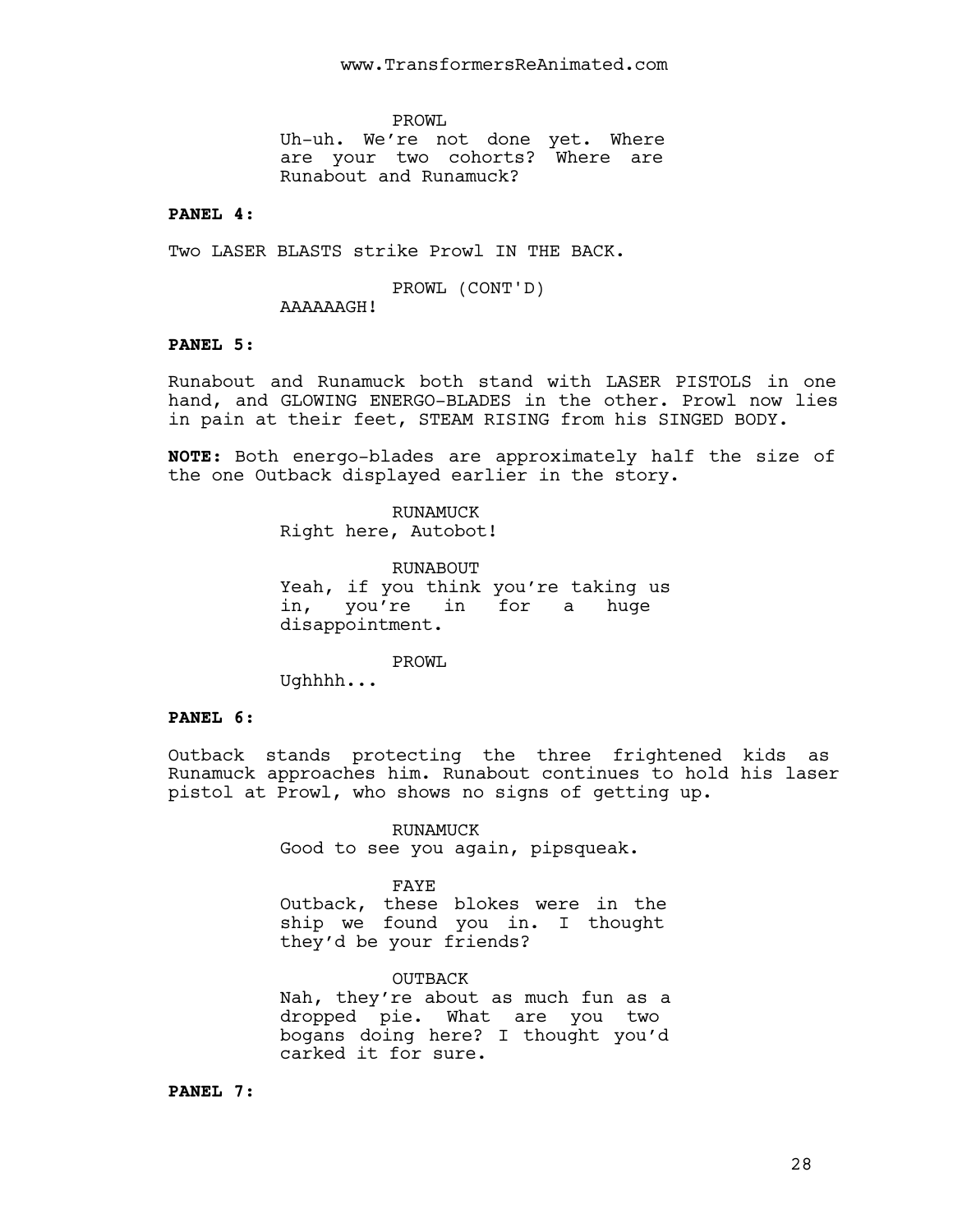Runamuck turns back to look at Runabout, who is now holding the ACE in his hands.

> RUNABOUT What's wrong with him?

RUNAMUCK Who cares? Now that we got the ACE, we can sell it to the highest bidder and live like cyber-kings!

### **PAGE SEVENTEEN:**

# **PANEL 1:**

FROM BEHIND Runamuck and Runabout, framed in the background between them, Outback stands with the kids, looking JUST AS WORRIED as they do.

> RUNABOUT Whatta we do about our old partner? Two shares of the ACE bounty is a **lot** more than three.

> RUNAMUCK You're right. We'll take care of him and the flesh-creatures in a minute.

### **PANEL 2:**

Laser pistol and energo-blade still in hand, Runamuck kicks Prowl ACROSS THE FACE, causing his ICONIC HEAD CREST to BREAK OFF and fly towards the foreground.

> RUNAMUCK (CONT'D) First, I wanna take care of this meddling Autobot!

# **PANEL 3:**

CLOSE ON Outback's knees and feet, as Prowl's crest lands before him in the dirt.

OUTBACK

Huh?

#### **PANEL 4:**

Runamuck once again MENACES PROWL, while Runabout cheers him on in the background. Prowl has clambered to all fours, but remains vulnerable.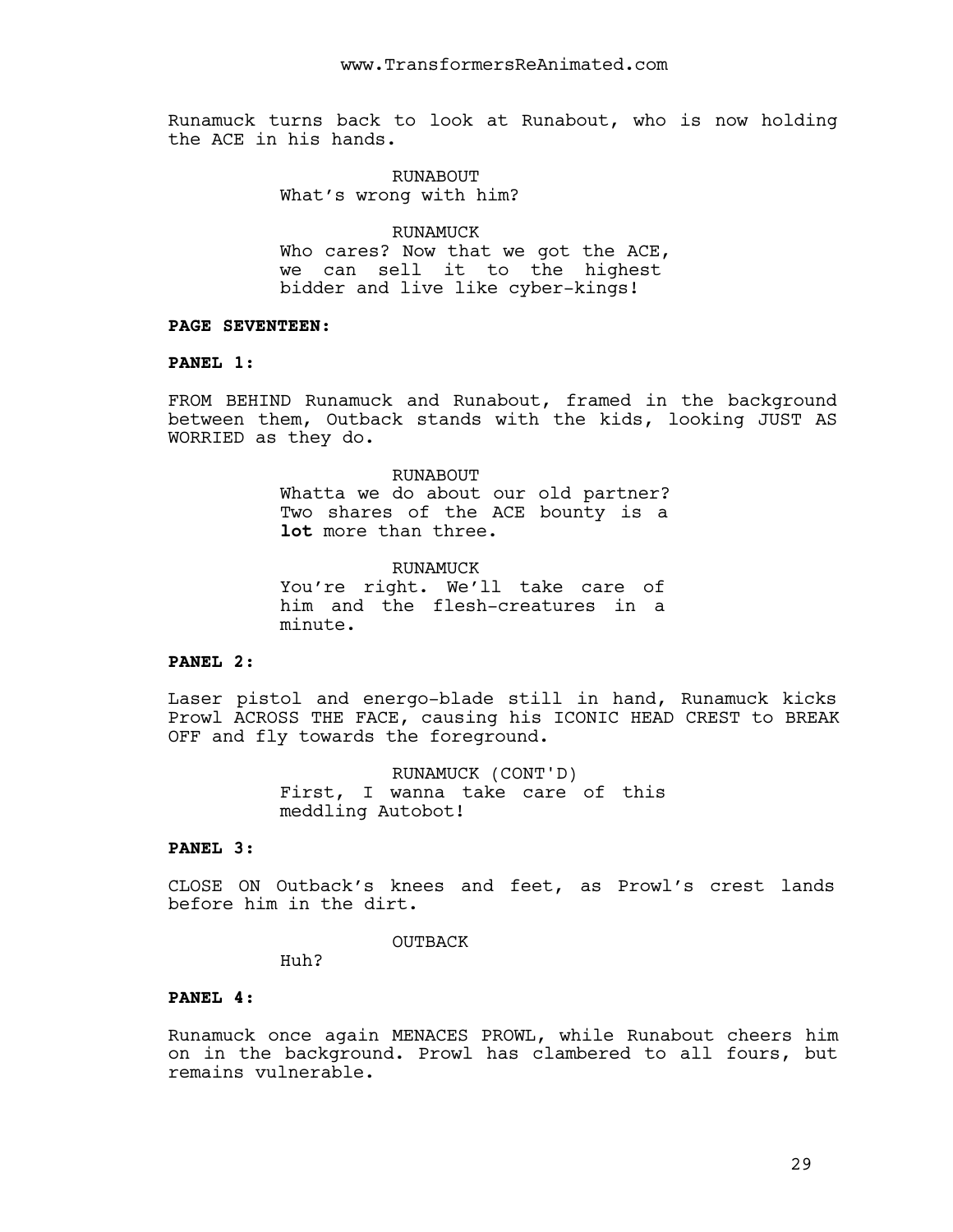RUNAMUCK What do you think, Runabout? Do I shoot first? Or knife first?

RUNABOUT Knife him, Runabout! Knife him real good!

# **PANEL 5:**

From the BOTTOM-LEFT of frame, Prowl's crest FLIES INTO THE PANEL, knocking the gun from Runamuck's hand, before TURNING BACK in a CIRCULAR, BOOMERANG-LIKE TRAJECTORY to soar back into the foreground.

RUNAMUCK

Huh?!

OUTBACK (off-panel) Sorry, mate, can't let you do that.

# **PANEL 6:**

Prowl's crest flies BACK INTO OUTBACK'S HAND like MJOLNIR returning to THOR, as he stands in a COMBAT-READY STANCE.

> OUTBACK (CONT'D) Besides. That's not a knife...

# **PAGE EIGHTEEN:**

### **PANEL 1:**

SPLASH PANEL - Outback lifts his own (larger) wrist-mounted energo-blade like EXCALIBUR. In the background, Faye, Trevor and Cameron stand CHEERING TRIUMPHANTLY.

> OUTBACK (CONT'D) ... now, **that's** a knife!

# **PANEL 2:**

Outback DIVES FORWARD, and with one MIGHTY SWING, SLICES RUNAMUCK in half, separating his torso from his legs. Runabout stands PETRIFIED in the distance.

RUNAMUCK

Yaaaaghh!

OUTBACK Ha! Get that into ya, ya flamin' dropkick!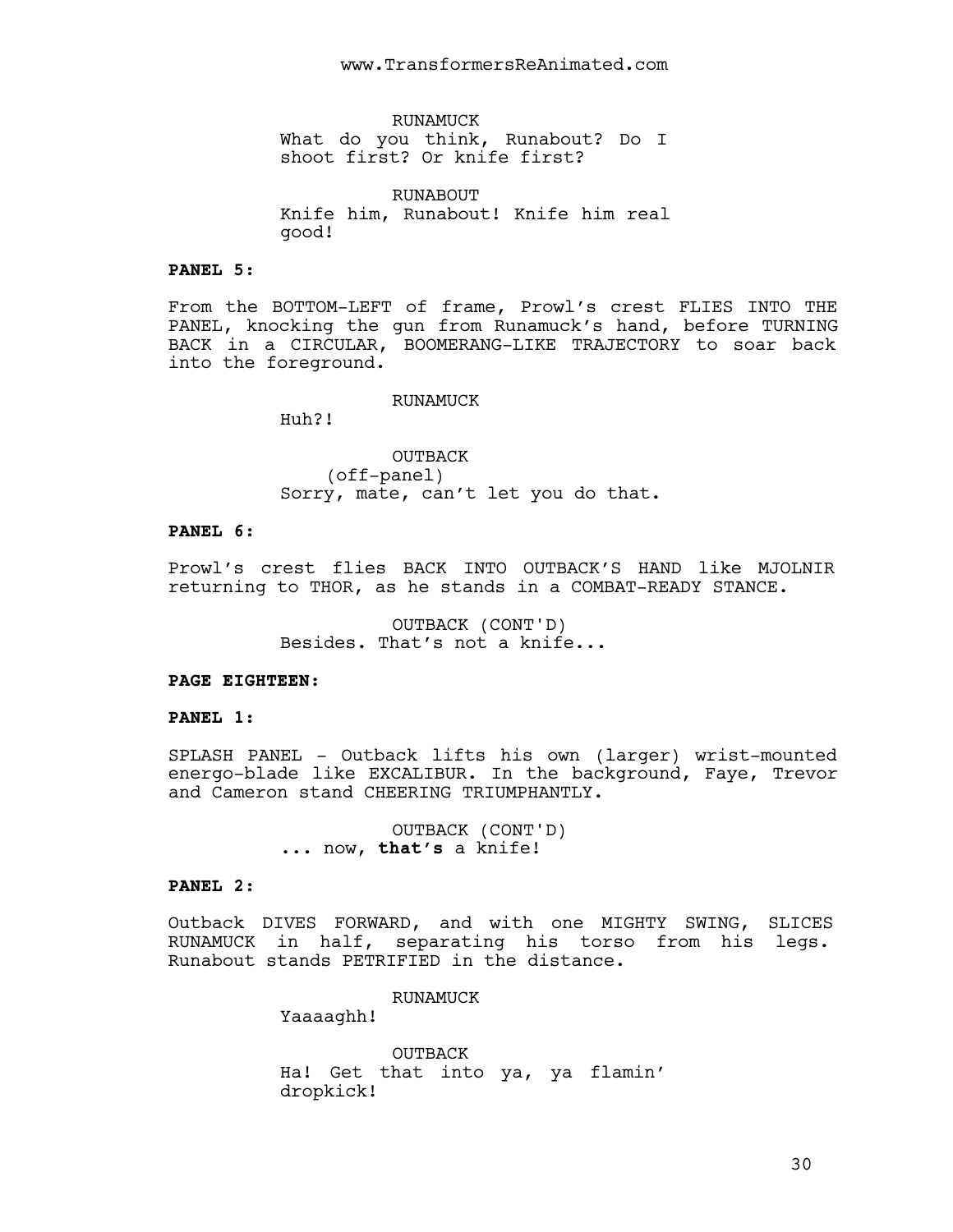### **PANEL 3:**

Outback hurls his makeshift boomerang into Runabout's head. It bounces off the would-be Decepticon with a CLANG.

> OUTBACK (CONT'D) Cop this, you dopey drongo!

#### RUNABOUT

Ugh?!

# **PANEL 4:**

Outback TRANSFORMS into SUV-mode and SLAMS INTO Runabout's chest like a BATTERING RAM.

> OUTBACK I am the Nightrider. I'm a fuel injected suicide machine. I am the rocker, I am the roller, I am the **out-of-controller**!

# **PAGE NINETEEN:**

# **PANEL 1:**

With both Runamuck and Runabout laying defeated, Prowl is back on his feet. Outback hands him his crest.

> OUTBACK (CONT'D) Here you go, mate. Whack that back on yer noggin' and she'll be apples.

PROWL Um, thank you, Convict C-59.

#### **PANEL 2:**

CLOSE ON Faye, Trevor and Cameron.

FAYE Hey, his name is **Outback**!

CAMERON Yeah! He's a hero!

#### **PANEL 3:**

All three kids stand with Outback, as Prowl looks down at the much smaller bot while re-affixing his crest.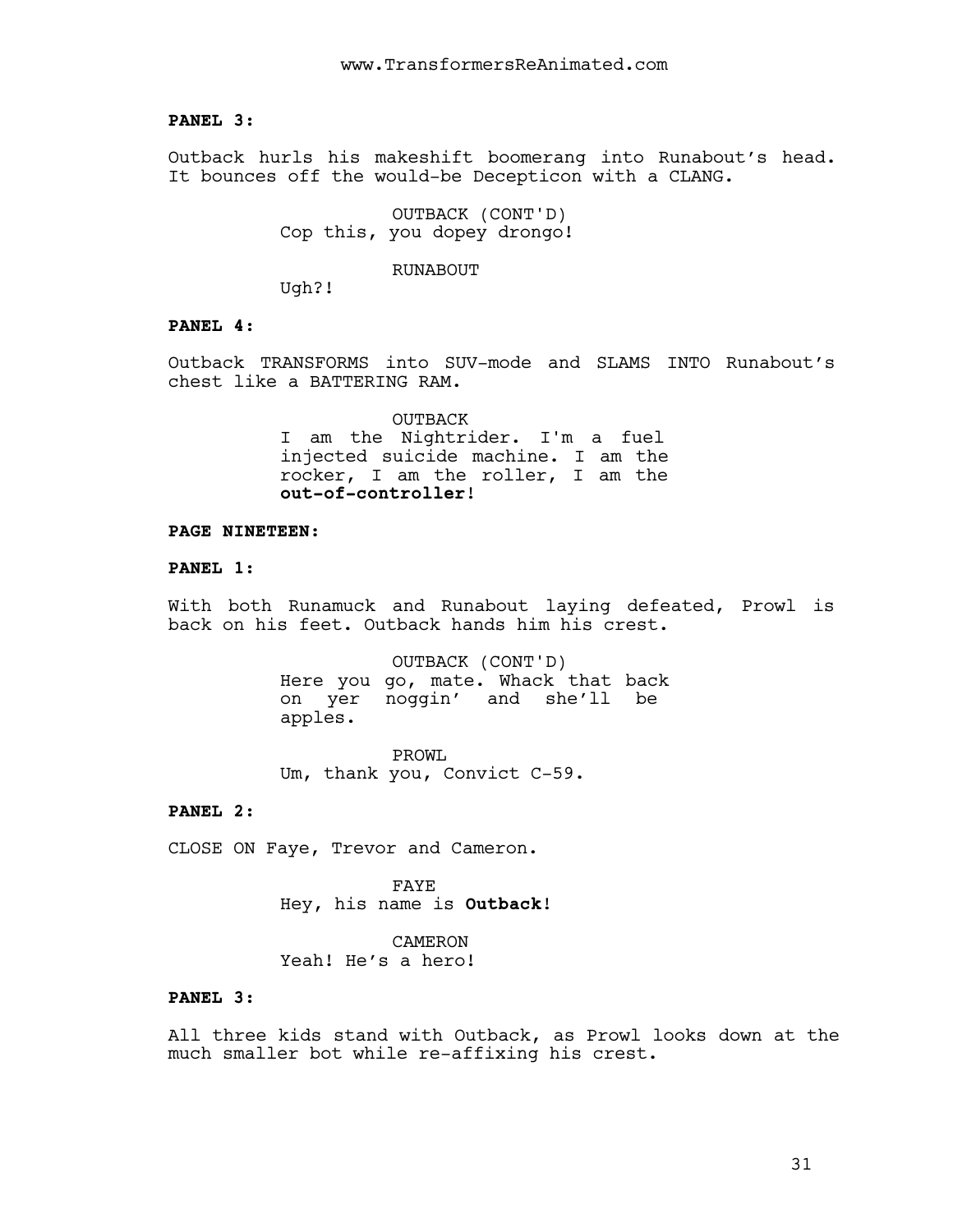PROWL.

Indeed. Thanks for the assistance, uh, **Outback**. Unfortunately, I still have to take you in.

OUTBACK

Seriously? I know I had a bad trot for bit, but I'm a changed bot! No need for any more barnies. Can't we just share a cold one and shoot the..?

# **PANEL 4:**

Prowl remains annoyed at Outback's colloquialisms.

PROWL Shhh! I don't know what's happened to you here, but there's only **one** person who can solve this dilemma.

OUTBACK Fair dinkum? Who?

**PANEL 5:**

EXT. THE STREETS OF MT. ISA - DAY.

**CAPTION:** One hour later...

In the center of town, surrounded by a CROWD OF PROUD LOCALS, Prowl stands holding the ACE in one hand, and a HAND-HELD HOLOGRAPHIC DEVICE in the other. The hologram shines a BRIGHT BLUE COLOUR, revealing the face of OPTIMUS PRIME.

Outback, Faye, Cameron and Trevor watch on with ANTICIPATION. Meanwhile, both Runabout and Runamuck (both bound by energon cabling) sit idly by in disgust.

> OPTIMUS PRIME I can't ignore what you've told me, Prowl. It sounds like we have a tricky situation on our hands.

PROWL I agree, Optimus.

#### **PANEL 6:**

CLOSE ON Prowl's hand, and the holographic image of Optimus Prime's face. Outback and the three kids look up from below.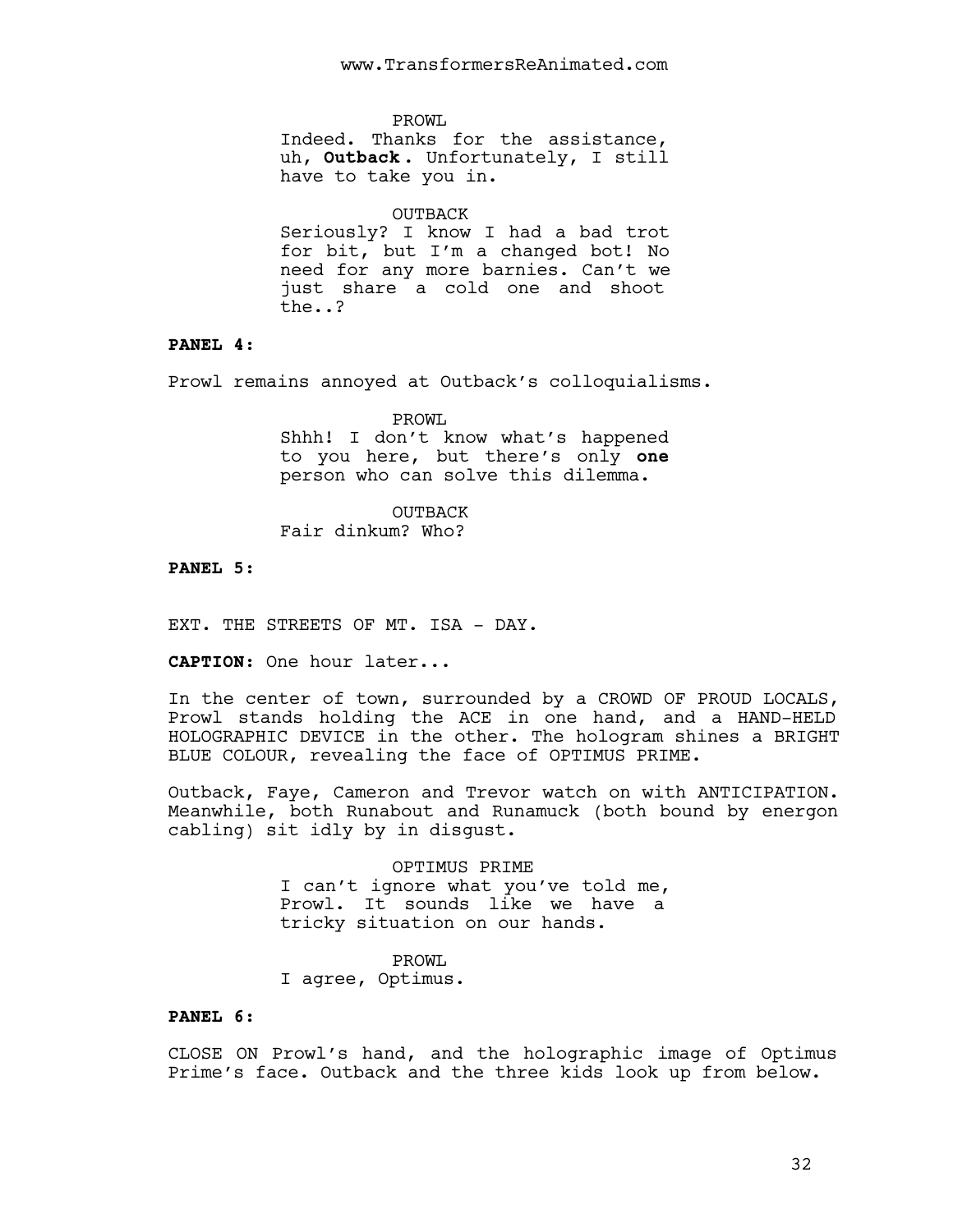OPTIMUS PRIME However, I **also** cannot overlook the heroism on display today.

#### **PAGE TWENTY:**

# **PANEL 1:**

Still holding the holographic projector and its image of Optimus Prime's face, PROWL hands Outback an AUTOBOT BADGE.

> OPTIMUS PRIME (CONT'D) Convict C-59, for saving Prowl's life, defending the humans of Mt. Isa and helping to capture the criminals know as Runabout and Runamuck, I hereby bestow you with official Autobot status.

> OUTBACK Wow, that's better than a poke in the eye with sharp stick, eh?

## **PANEL 2:**

CLOSE ON the digital image of Optimus Prime's face.

OPTIMUS PRIME On the condition that you become Earth's official **Down Under Guardian**!

# **PANEL 3:**

Prowl looks down at Outback and the kids. Outback has now placed his Autobot badge over the hole in his chest where the ACE once sat.

> PROWL Well, Outback? What do you say?

OUTBACK Mate, there's only one thing **to** say...

# **PANEL 4:**

With Prowl, the captured Runamuck and Runabout, the town and people of Mt. Isa in the background, Outback (in SUV-mode) ZOOMS TOWARDS THE FOREGROUND, with Faye, Cameron and Trevor CELEBRATING in his cab.

OUTBACK (CONT'D)

**CRIKEY**!